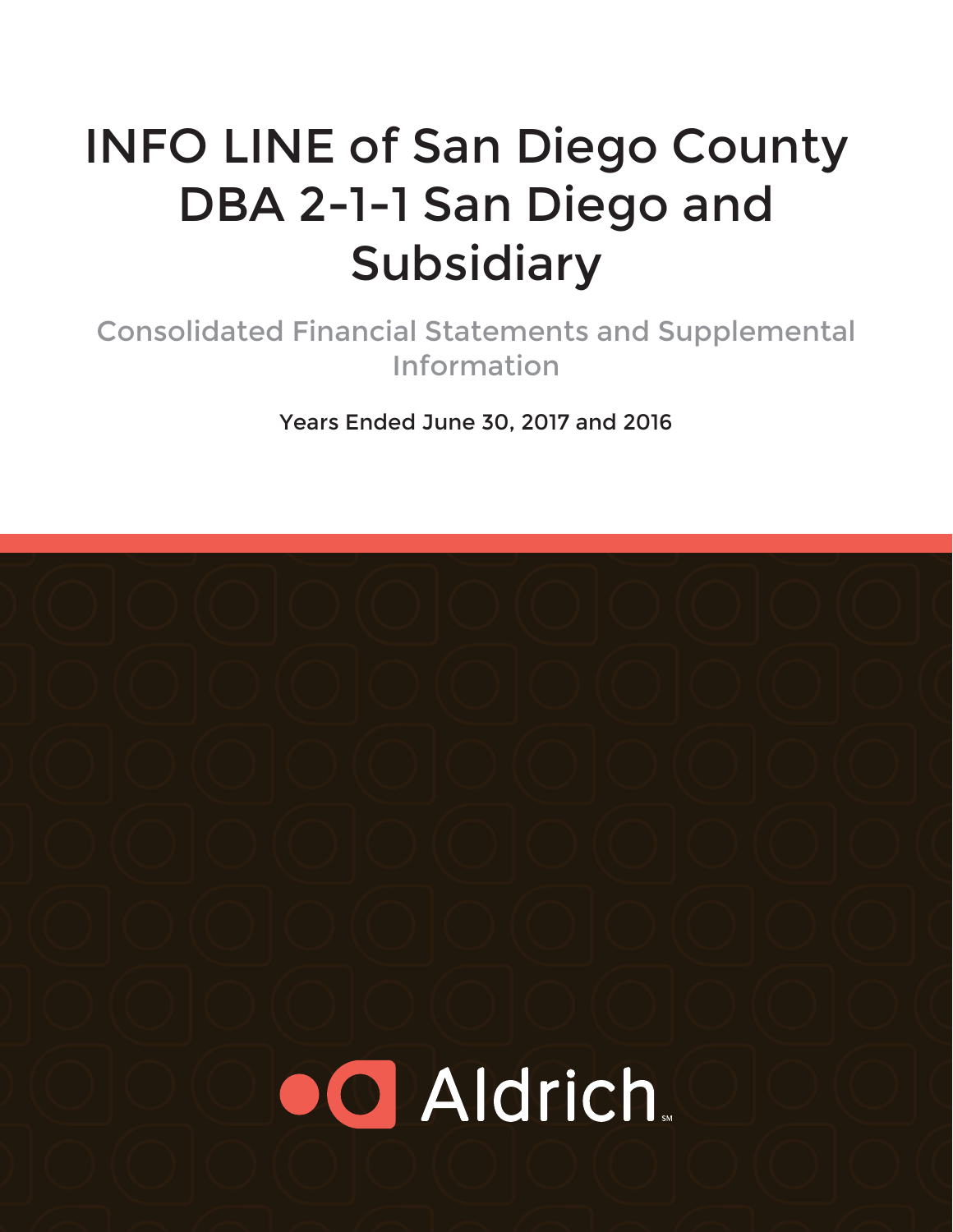**Consolidated Financial Statements and Supplemental Information** 

Years Ended June 30, 2017 and 2016

## **Table of Contents**

|                                                                                                                                                                                                                          | Page |
|--------------------------------------------------------------------------------------------------------------------------------------------------------------------------------------------------------------------------|------|
| Independent Auditors' Report                                                                                                                                                                                             | 1    |
| <b>Consolidated Financial Statements:</b>                                                                                                                                                                                |      |
| <b>Consolidated Statements of Financial Position</b>                                                                                                                                                                     | 3    |
| <b>Consolidated Statements of Activities</b>                                                                                                                                                                             | 4    |
| <b>Consolidated Statements of Functional Expenses</b>                                                                                                                                                                    | 6    |
| <b>Consolidated Statements of Cash Flows</b>                                                                                                                                                                             | 8    |
| Notes to Consolidated Financial Statements                                                                                                                                                                               | 9    |
| Supplemental Information:                                                                                                                                                                                                |      |
| Independent Auditors' Report on Internal Control over Financial Reporting and on Compliance<br>and Other Matters Based on an Audit of Financial Statements Performed in<br>Accordance with Government Auditing Standards | 15   |
| Independent Auditors' Report on Compliance for Each Major Program and on<br>Internal Control over Compliance Required by the Uniform Guidance                                                                            | 17   |
| Schedule of Expenditures of Federal Awards                                                                                                                                                                               | 19   |
| Notes to Schedule of Expenditures of Federal Awards                                                                                                                                                                      | 20   |
| Schedule of Findings and Questioned Costs                                                                                                                                                                                | 21   |
| Schedule of Prior Year Findings and Questioned Costs                                                                                                                                                                     | 22   |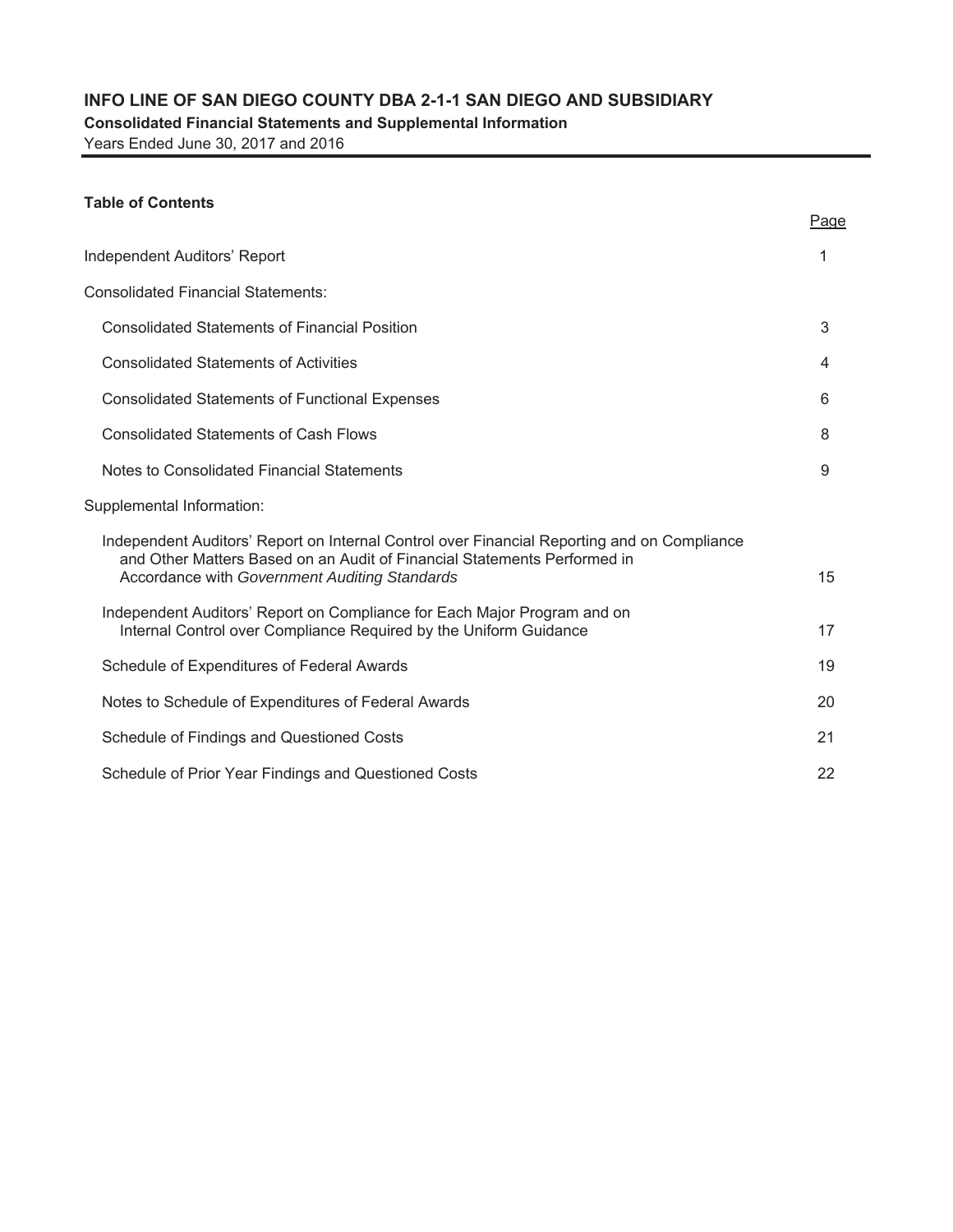

## **INDEPENDENT AUDITORS' REPORT**

To the Board of Directors INFO LINE of San Diego County dba 2-1-1 San Diego and Subsidiary

## **Report on the Consolidated Financial Statements**

We have audited the accompanying consolidated financial statements of INFO LINE of San Diego County dba 2-1-1 San Diego and Subsidiary (nonprofit organization) which comprise the consolidated statements of financial position as of June 30, 2017 and 2016, and the related consolidated statements of activities, functional expenses, and cash flows for the years then ended, and the related notes to the consolidated financial statements.

## *Management's Responsibility for the Consolidated Financial Statements*

Management is responsible for the preparation and fair presentation of these consolidated financial statements in accordance with accounting principles generally accepted in the United States of America; this includes the design, implementation, and maintenance of internal control relevant to the preparation and fair presentation of consolidated financial statements that are free from material misstatement, whether due to fraud or error.

## *Auditors' Responsibility*

Our responsibility is to express an opinion on these consolidated financial statements based on our audits. We conducted our audits in accordance with auditing standards generally accepted in the United States of America and the standards applicable to financial audits contained in Government Auditing Standards, issued by the Comptroller General of the United States. Those standards require that we plan and perform the audits to obtain reasonable assurance about whether the consolidated financial statements are free from material misstatement.

An audit involves performing procedures to obtain audit evidence about the amounts and disclosures in the financial statements. The procedures selected depend on the auditors' judgment, including the assessment of the risks of material misstatement of the financial statements, whether due to fraud or error. In making those risk assessments, the auditors consider internal control relevant to the entity's preparation and fair presentation of the financial statements in order to design audit procedures that are appropriate in the circumstances, but not for the purpose of expressing an opinion on the effectiveness of the entity's internal control. Accordingly, we express no such opinion. An audit also includes evaluating the appropriateness of accounting policies used and the reasonableness of significant accounting estimates made by management, as well as evaluating the overall presentation of the financial statements.

We believe that the audit evidence we have obtained is sufficient and appropriate to provide a basis for our audit opinion.

## *Opinion*

In our opinion, the consolidated financial statements referred to above present fairly, in all material respects, the consolidated financial position of INFO LINE of San Diego dba 2-1-1 San Diego and Subsidiary as of June 30, 2017 and 2016, and the changes in their net assets and their cash flows for the years then ended in accordance with accounting principles generally accepted in the United States of America.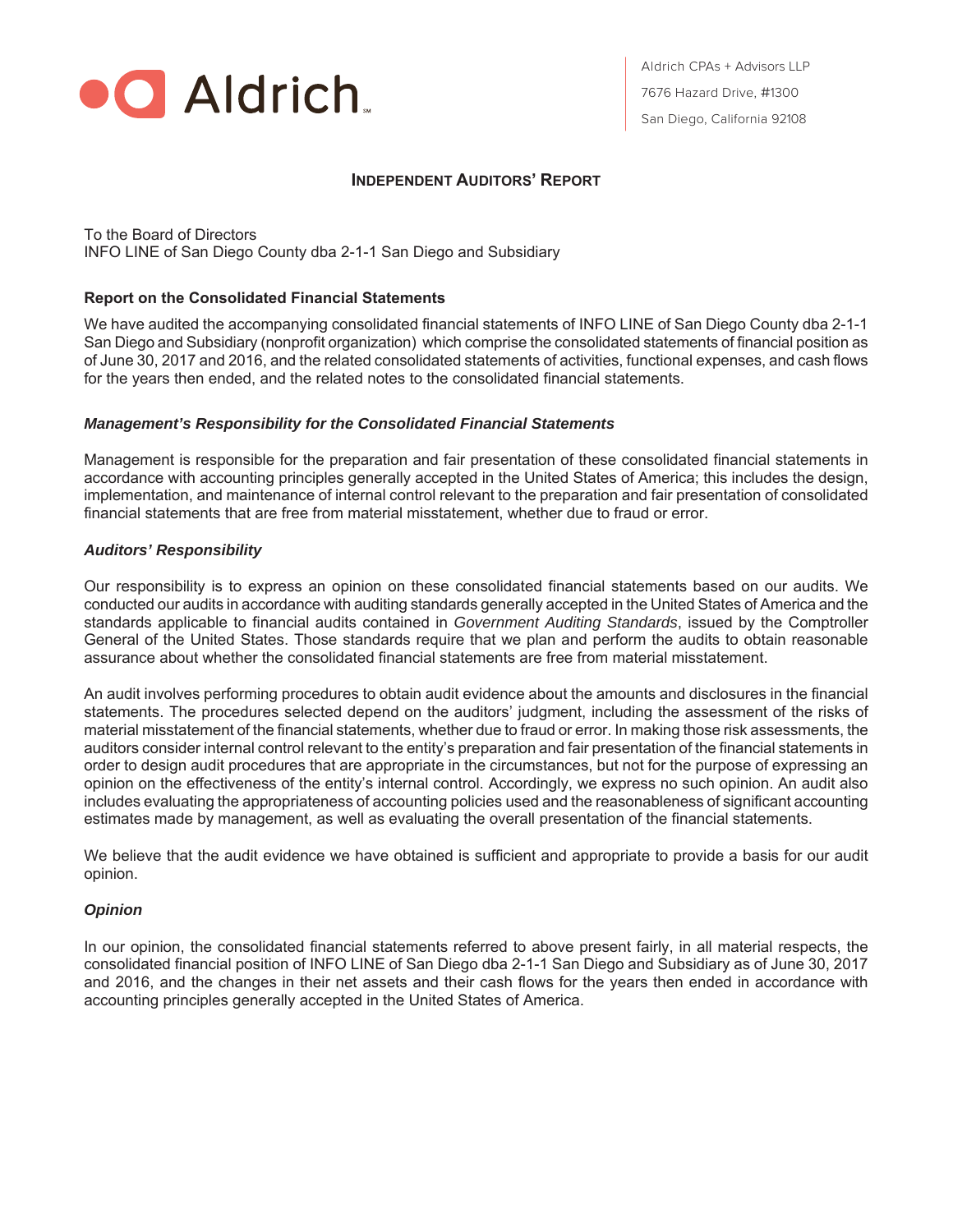## **INDEPENDENT AUDITORS' REPORT, CONTINUED**

#### **Other Matters**

#### Other Information

Our audits were conducted for the purpose of forming an opinion on the consolidated financial statements as a whole. The schedule of expenditures of federal awards is presented for purposes of additional analysis as required by Title 2 U.S. Code of Federal Regulations (CFR) Part 200, Uniform Administrative Reguirements, Cost Principles, and Audit Requirements for Federal Awards, and is not a required part of the consolidated financial statements. Such information is the responsibility of management and was derived from and relates directly to the underlying accounting and other records used to prepare the consolidated financial statements. The information has been subjected to the auditing procedures applied in the audit of the consolidated financial statements and certain additional procedures, including comparing and reconciling such information directly to the underlying accounting and other records used to prepare the consolidated financial statements or to the consolidated financial statements themselves, and other additional procedures in accordance with auditing standards generally accepted in the United States of America. In our opinion, the information is fairly stated, in all material respects, in relation to the consolidated financial statements as a whole.

## Other Reporting Required by Government Auditing Standards

In accordance with Government Auditing Standards, we have also issued our report dated December 17, 2017 on our consideration of INFO LINE of San Diego dba 2-1-1 San Diego's and Subsidiary's internal control over consolidated financial reporting and on our tests of its compliance with certain provisions of laws, regulations, contracts, and grant agreements and other matters. The purpose of that report is to describe the scope of our testing of internal control over consolidated financial reporting and compliance and the results of that testing, and not to provide an opinion on internal control over consolidated financial reporting or on compliance. That report is an integral part of an audit performed in accordance with Government Auditing Standards in considering INFO LINE of San Diego dba 2-1-1 San Diego's and Subsidiary's internal control over consolidated financial reporting and compliance.

Aldrich CPAs + Adrisons LLP

San Diego, California December 12, 2017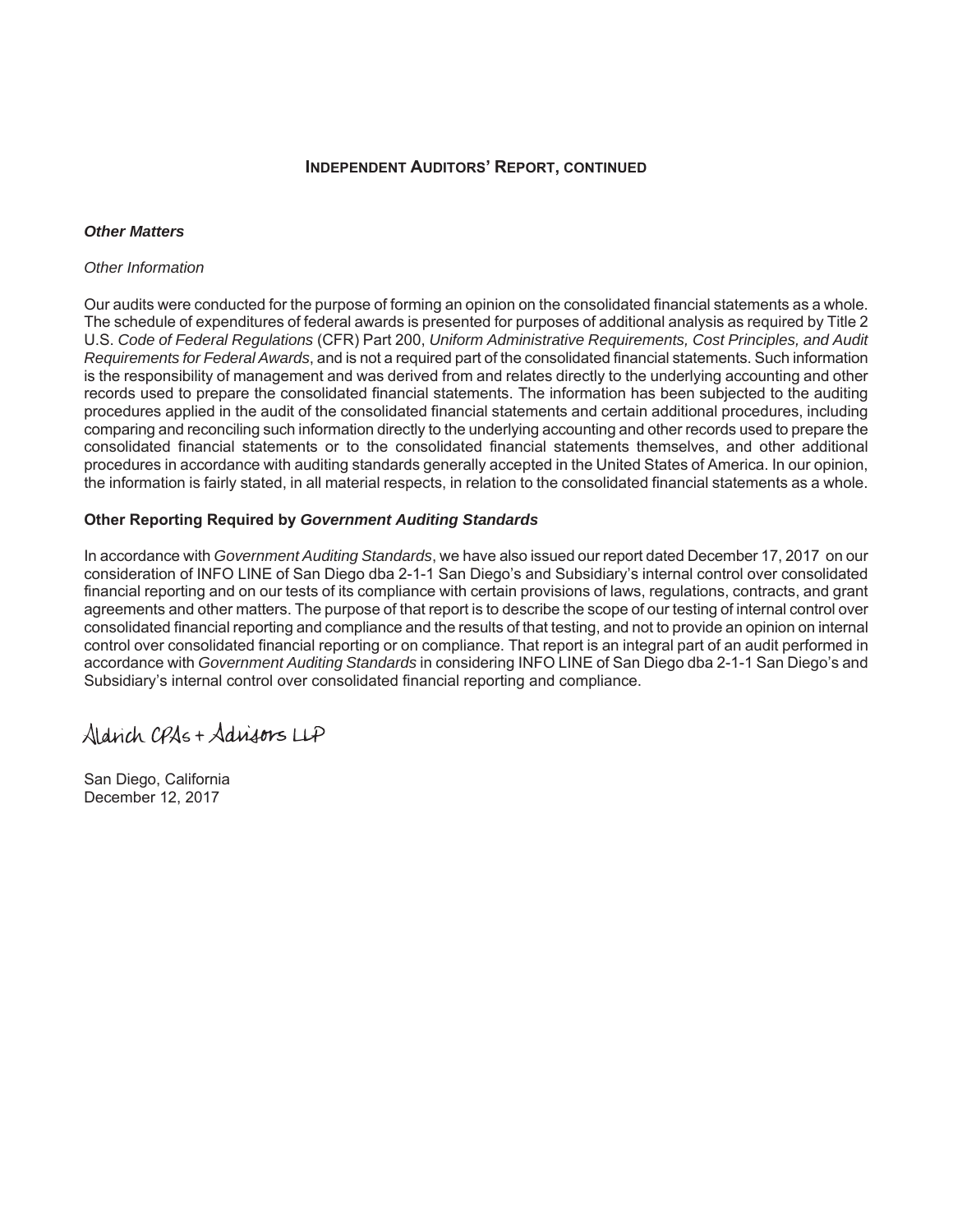**Consolidated Statements of Financial Position** 

June 30, 2017 and 2016

|                                                                                                                                                               | 2017                                                              | 2016                                                             |
|---------------------------------------------------------------------------------------------------------------------------------------------------------------|-------------------------------------------------------------------|------------------------------------------------------------------|
| <b>ASSETS</b>                                                                                                                                                 |                                                                   |                                                                  |
| <b>Current Assets:</b>                                                                                                                                        |                                                                   |                                                                  |
| Cash<br>Accounts receivable<br>Food stamp program receivable<br>Current portion of promises to give<br>Prepaid expenses                                       | \$<br>3,238,186<br>1,127,233<br>34,728<br>534,644<br>54,038       | \$<br>2,267,177<br>730,743<br>16,931<br>325,567<br>108,649       |
| <b>Total Current Assets</b>                                                                                                                                   | 4,988,829                                                         | 3,449,067                                                        |
| Non-current Assets:                                                                                                                                           |                                                                   |                                                                  |
| Promises to give, net<br>Property and equipment, net of accumulated depreciation<br>Deposits and other assets                                                 | 135,148<br>1,612,362<br>66,209                                    | 271,826<br>1,645,193<br>59,528                                   |
| <b>Total Assets</b>                                                                                                                                           | \$<br>6,802,548                                                   | \$<br>5,425,614                                                  |
| <b>LIABILITIES AND NET ASSETS</b>                                                                                                                             |                                                                   |                                                                  |
| <b>Current Liabilities:</b>                                                                                                                                   |                                                                   |                                                                  |
| Accounts payable<br>Food stamp program payable<br>Accrued expenses<br>Deferred revenue<br>Current portion of note payable<br>Current portion of deferred rent | \$<br>252,441<br>20,634<br>445,625<br>669,970<br>56,819<br>55,758 | \$<br>250,318<br>16,931<br>481,842<br>20,888<br>55,142<br>13,676 |
| <b>Total Current Liabilities</b>                                                                                                                              | 1,501,247                                                         | 838,797                                                          |
| Long-term Liabilities:                                                                                                                                        |                                                                   |                                                                  |
| Note payable, net of current portion<br>Deferred rent, net of current portion                                                                                 | 503,134<br>56,809                                                 | 559,953<br>68,382                                                |
| <b>Total Liabilities</b>                                                                                                                                      | 2,061,190                                                         | 1,467,132                                                        |
| <b>Net Assets:</b>                                                                                                                                            |                                                                   |                                                                  |
| Unrestricted<br>Temporarily restricted                                                                                                                        | 3,910,440<br>830,918                                              | 3,790,289<br>168,193                                             |
| <b>Total Net Assets</b>                                                                                                                                       | 4,741,358                                                         | 3,958,482                                                        |
| <b>Total Liabilities and Net Assets</b>                                                                                                                       | \$<br>6,802,548                                                   | \$<br>5,425,614                                                  |

See accompanying notes to consolidated financial statements. **3** 3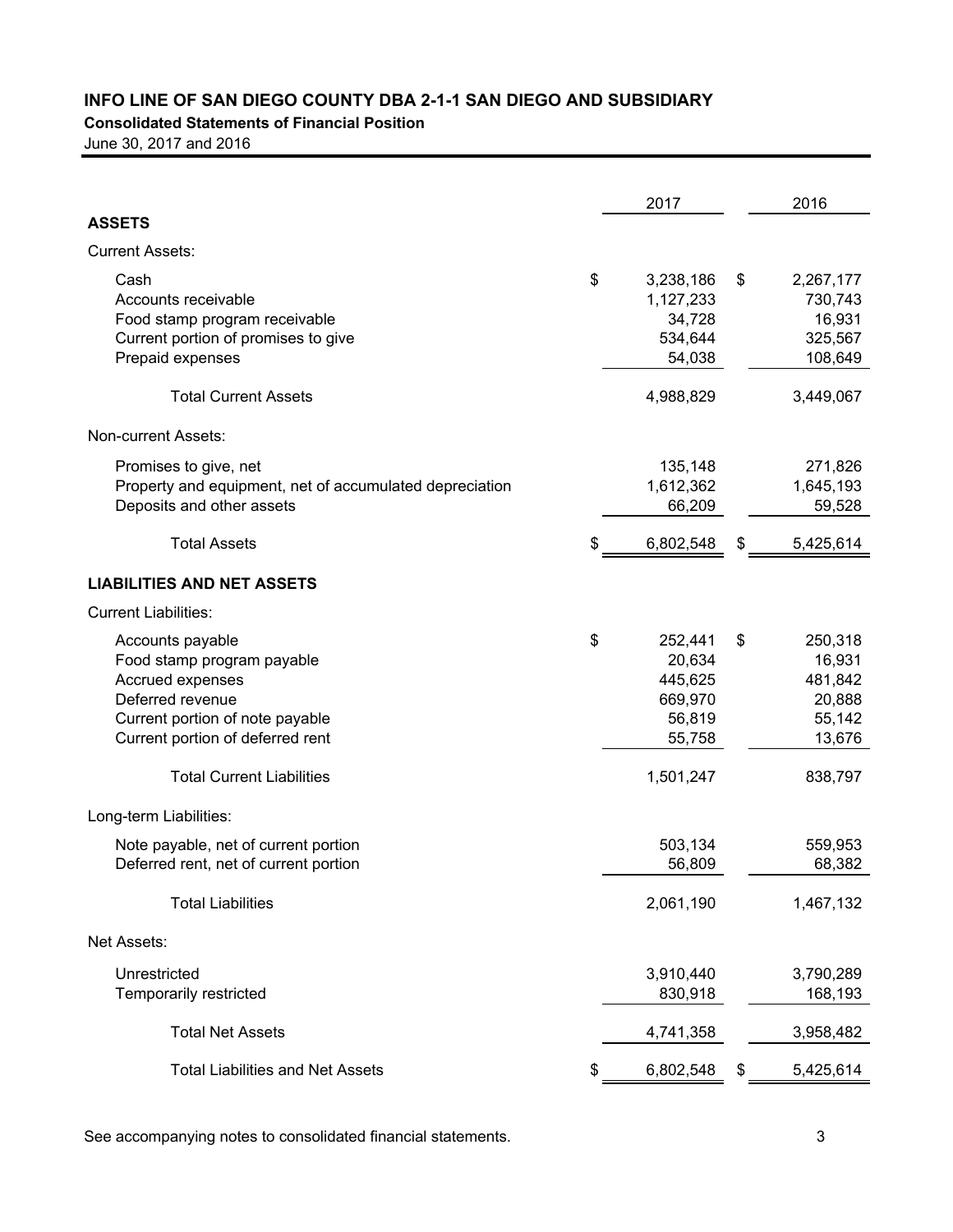## **Consolidated Statement of Activities**

Year Ended June 30, 2017

|                                              | Unrestricted     | Temporarily<br>Restricted | Total            |
|----------------------------------------------|------------------|---------------------------|------------------|
| Support and Revenue:                         |                  |                           |                  |
| Grants and contracts                         | \$<br>10,323,679 | \$                        | \$<br>10,323,679 |
| Contributions                                | 1,332,164        | 827,324                   | 2,159,488        |
| Fee for service                              | 5,413            |                           | 5,413            |
| In-kind donations                            | 54,000           |                           | 54,000           |
| Rental income                                | 98,775           |                           | 98,775           |
| Miscellaneous                                | 12,962           |                           | 12,962           |
| Net assets released from restrictions,       |                  |                           |                  |
| satisfaction of program restrictions         | 164,599          | (164, 599)                |                  |
| <b>Total Support and Revenue</b>             | 11,991,592       | 662,725                   | 12,654,317       |
| Program and Supporting Expenses:             |                  |                           |                  |
| Program services                             | 10,009,709       |                           | 10,009,709       |
| Supporting services:                         |                  |                           |                  |
| General and administrative                   | 1,475,355        |                           | 1,475,355        |
| Fundraising                                  | 386,377          |                           | 386,377          |
|                                              |                  |                           | 11,871,441       |
| <b>Total Program and Supporting Expenses</b> | 11,871,441       |                           |                  |
| Increase in Net Assets                       | 120,151          | 662,725                   | 782,876          |
| Net Assets, beginning                        | 3,790,289        | 168,193                   | 3,958,482        |
| Net Assets, ending                           | 3,910,440        | \$<br>830,918             | \$<br>4,741,358  |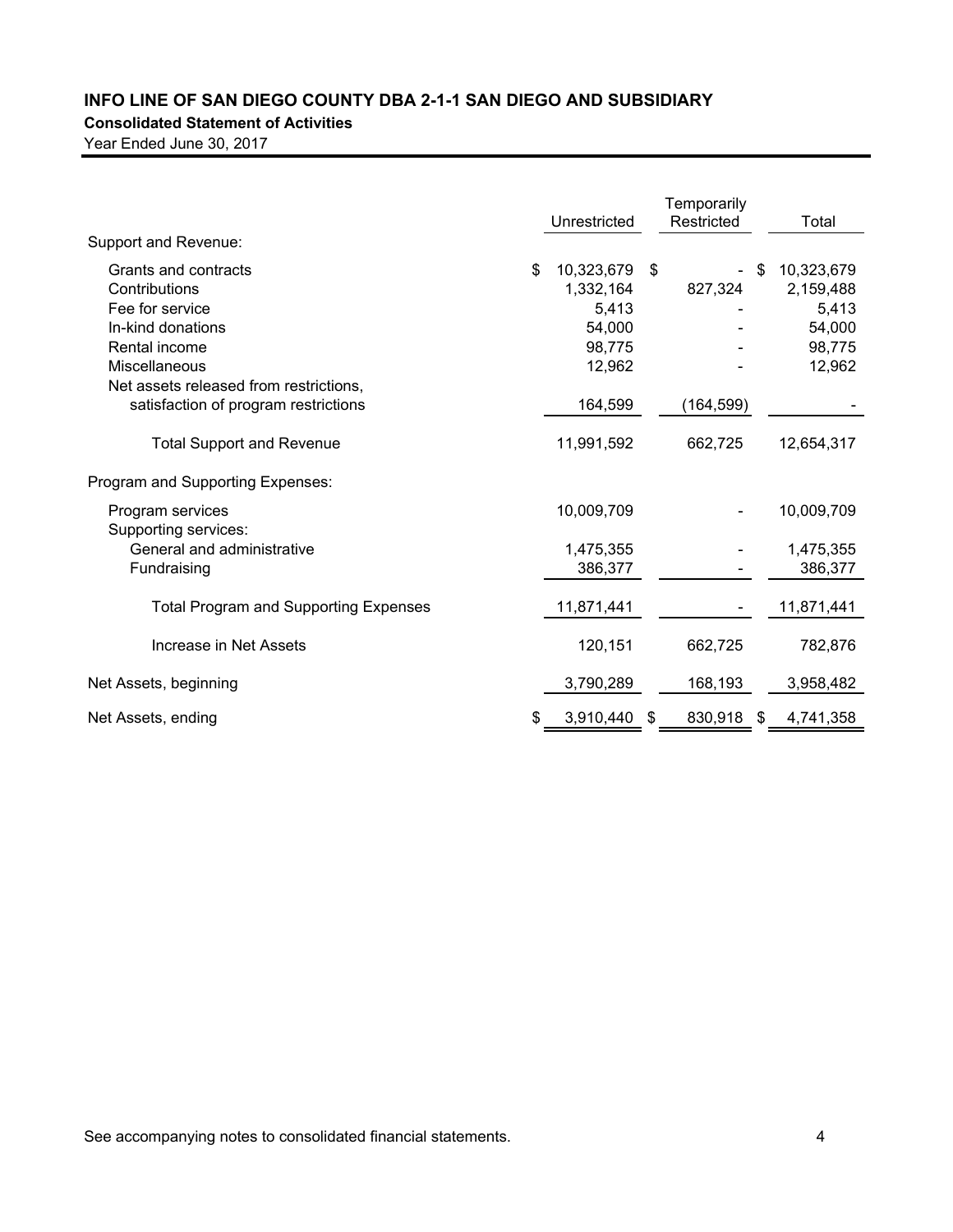## **Consolidated Statement of Activities**

Year Ended June 30, 2016

|                                              | Unrestricted    |      | Temporarily<br>Restricted | Total           |
|----------------------------------------------|-----------------|------|---------------------------|-----------------|
| Support and Revenue:                         |                 |      |                           |                 |
| Grants and contracts                         | \$<br>8,034,722 | - \$ |                           | \$<br>8,034,722 |
| Contributions                                | 1,988,913       |      | 168,193                   | 2,157,106       |
| Special event, net of expenses of \$171,697  | (11, 409)       |      |                           | (11, 409)       |
| Fee for service                              | 28,255          |      |                           | 28,255          |
| In-kind donations                            | 94,918          |      |                           | 94,918          |
| Rental income                                | 29,700          |      |                           | 29,700          |
| Miscellaneous                                | 80,825          |      |                           | 80,825          |
| Net assets released from restrictions,       |                 |      |                           |                 |
| satisfaction of program restrictions         | 42,519          |      | (42,519)                  |                 |
| <b>Total Support and Revenue</b>             | 10,288,443      |      | 125,674                   | 10,414,117      |
| Program and Supporting Expenses:             |                 |      |                           |                 |
| Program services                             | 9,035,003       |      |                           | 9,035,003       |
| Supporting services:                         |                 |      |                           |                 |
| General and administrative                   | 1,082,306       |      |                           | 1,082,306       |
| Fundraising                                  | 467,679         |      |                           | 467,679         |
| <b>Total Program and Supporting Expenses</b> | 10,584,988      |      |                           | 10,584,988      |
| Increase (Decrease) in Net Assets            | (296, 545)      |      | 125,674                   | (170, 871)      |
| Net Assets, beginning                        | 4,086,834       |      | 42,519                    | 4,129,353       |
| Net Assets, ending                           | \$<br>3,790,289 | \$   | 168,193                   | \$<br>3,958,482 |

See accompanying notes to consolidated financial statements. See accompanying notes to consolidated financial statements.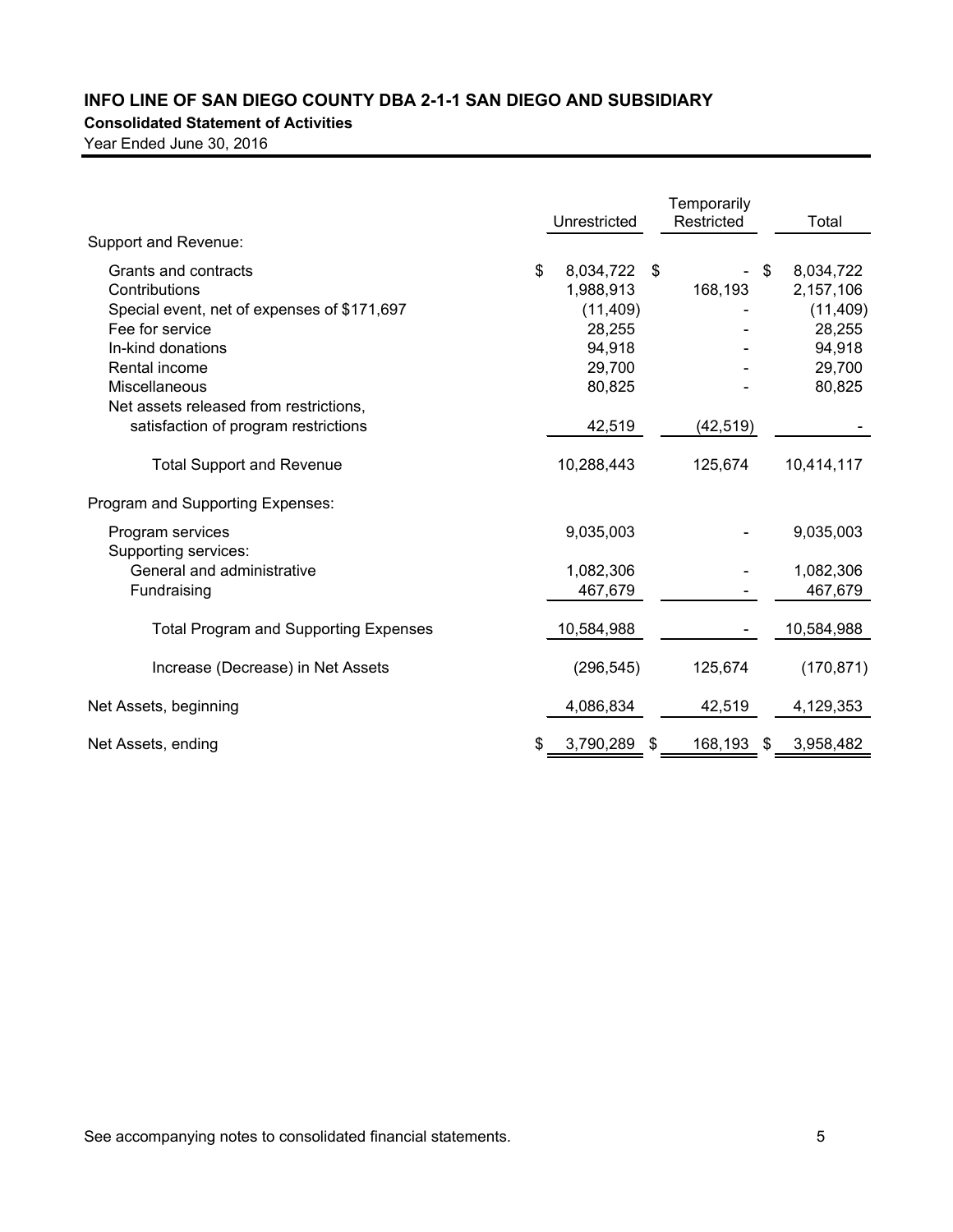## **Consolidated Statement of Functional Expenses**

Year Ended June 30, 2017

|                                    |    | <b>Supporting Services</b> |    |                |    |             |     |            |
|------------------------------------|----|----------------------------|----|----------------|----|-------------|-----|------------|
|                                    |    | Program                    |    | General and    |    |             |     |            |
|                                    |    | Services                   |    | Administrative |    | Fundraising |     | Total      |
|                                    |    |                            |    |                |    |             |     |            |
| Salaries and benefits              | \$ | 5,705,221                  | \$ | 1,207,675      | \$ | 268,072     | -\$ | 7,180,968  |
| Equipment and maintenance          |    | 1,745,835                  |    | 1,030          |    | 365         |     | 1,747,230  |
| Consultants                        |    | 661,311                    |    | 119,529        |    | 20,200      |     | 801,040    |
| Occupancy                          |    | 581,021                    |    | 38,203         |    | 19,101      |     | 638,325    |
| Subcontractor payments             |    | 347,551                    |    |                |    |             |     | 347,551    |
| Telephone                          |    | 310,006                    |    | (971)          |    | 691         |     | 309,726    |
| Depreciation                       |    | 185,544                    |    | 9,943          |    | 4,971       |     | 200,458    |
| Dues, licenses and permits         |    | 112,187                    |    | 22,309         |    | 14,079      |     | 148,575    |
| Travel                             |    | 84,746                     |    | 4,844          |    | 676         |     | 90,266     |
| Admin overhead expense             |    | 85,000                     |    |                |    |             |     | 85,000     |
| Advertising                        |    | 7,544                      |    | 5,900          |    | 43,892      |     | 57,336     |
| Office supplies                    |    | 51,953                     |    | 2,817          |    | 2,363       |     | 57,133     |
| Staff development                  |    | 38,886                     |    | 4,344          |    |             |     | 43,230     |
| Insurance                          |    | 41,315                     |    | (480)          |    | 1,362       |     | 42,197     |
| Employee and volunteer recognition |    | 4,860                      |    | 30,883         |    | 2,627       |     | 38,370     |
| Food and catering                  |    | 20,178                     |    | 5,254          |    | 5,680       |     | 31,112     |
| Interest                           |    |                            |    | 17,699         |    |             |     | 17,699     |
| Postage                            |    | 12,324                     |    | 2,523          |    | 198         |     | 15,045     |
| Printing and duplicating           |    | 10,949                     |    | 1,502          |    | 2,012       |     | 14,463     |
| Outreach and education             |    | 2,825                      |    | 543            |    |             |     | 3,368      |
| <b>Bank fees</b>                   |    | 453                        |    | 1,808          |    | 88          |     | 2,349      |
| Total expenses                     | S  | 10,009,709                 | \$ | 1,475,355      | \$ | 386,377     | \$  | 11,871,441 |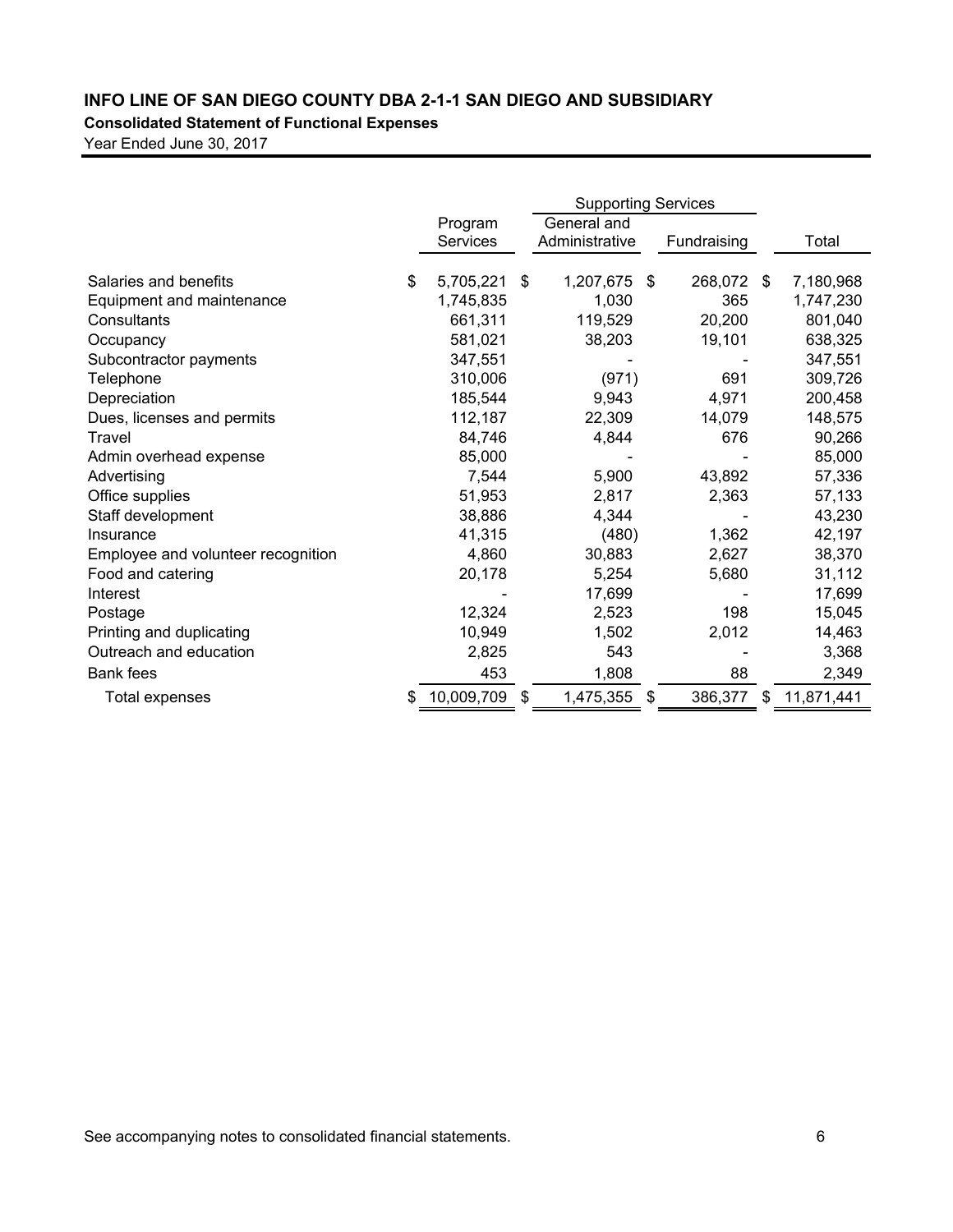## **Consolidated Statement of Functional Expenses**

Year Ended June 30, 2016

|                                              |    |                 | <b>Supporting Services</b> |    |             |    |            |
|----------------------------------------------|----|-----------------|----------------------------|----|-------------|----|------------|
|                                              |    | Program         | General and                |    |             |    |            |
|                                              |    | <b>Services</b> | Administrative             |    | Fundraising |    | Total      |
|                                              |    |                 |                            |    |             |    |            |
| Salaries and benefits                        | \$ | 6,159,611       | \$<br>715,347              | \$ | 129,872     | \$ | 7,004,830  |
| Consultants                                  |    | 402,838         | 235,830                    |    | 237,068     |    | 875,736    |
| Equipment and maintenance                    |    | 625,315         | 26,924                     |    | 10,151      |    | 662,390    |
| Subcontractor payments                       |    | 394,698         |                            |    |             |    | 394,698    |
| Telephone                                    |    | 341,465         | 5,007                      |    | 459         |    | 346,931    |
| Occupancy                                    |    | 311,161         | 17,454                     |    | 8,260       |    | 336,875    |
| Software licenses                            |    | 164,725         | 3,062                      |    |             |    | 167,787    |
| Depreciation                                 |    | 134,085         | 7,545                      |    | 3,215       |    | 144,845    |
| Relocation consulting                        |    | 134,049         | 7,542                      |    | 3,215       |    | 144,806    |
| Travel                                       |    | 84,019          | 4,302                      |    | 4,369       |    | 92,690     |
| Dues, licenses and permits                   |    | 40,646          | 14,986                     |    | 10,747      |    | 66,379     |
| Loss on disposal of property and equipment   |    | 57,421          | 3,231                      |    | 1,377       |    | 62,029     |
| Office supplies                              |    | 56,960          | 2,695                      |    | 1,920       |    | 61,575     |
| Insurance                                    |    | 42,449          | 3,427                      |    | 856         |    | 46,732     |
| Advertising                                  |    |                 | 419                        |    | 41,264      |    | 41,683     |
| Staff development                            |    | 18,673          | 8,506                      |    | 60          |    | 27,239     |
| Food and catering                            |    | 19,716          | 3,254                      |    | 4,083       |    | 27,053     |
| Employee and volunteer recognition           |    | 9,100           | 13,682                     |    | 3,189       |    | 25,971     |
| Printing and duplicating                     |    | 17,546          | 1,031                      |    | 7,368       |    | 25,945     |
| Postage                                      |    | 12,665          | 2,244                      |    | 102         |    | 15,011     |
| <b>Bank fees</b>                             |    | 75              | 5,414                      |    |             |    | 5,489      |
| Interest                                     |    | 4,333           | 244                        |    | 104         |    | 4,681      |
| Outreach and education                       |    | 2,553           |                            |    |             |    | 2,553      |
| Miscellaneous                                |    | 900             | 160                        |    |             |    | 1,060      |
| <b>Total Program and Supporting Expenses</b> |    | 9,035,003       | 1,082,306                  |    | 467,679     |    | 10,584,988 |
| Special events                               |    |                 |                            |    | 171,697     |    | 171,697    |
| <b>Total Expenses</b>                        | S  | 9,035,003       | \$<br>1,082,306            | \$ | 639,376     |    | 10,756,685 |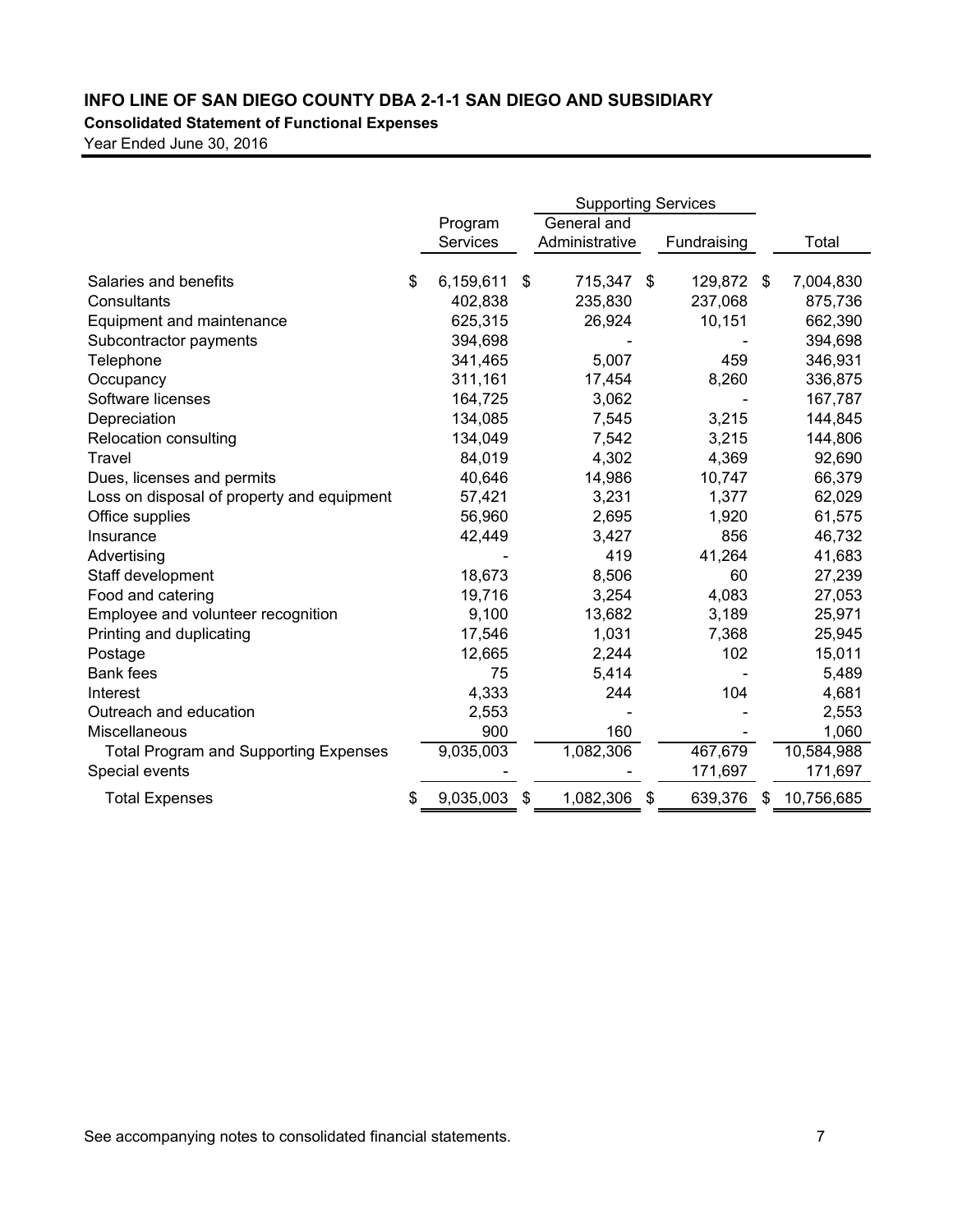## **Notes to Consolidated Financial Statements**

Years Ended June 30, 2017 and 2016

|                                                               | 2017                |    | 2016                |
|---------------------------------------------------------------|---------------------|----|---------------------|
| Cash Flows from Operating Activities:                         |                     |    |                     |
| Increase (decrease) in net assets                             | \$<br>782,876       | \$ | (170, 871)          |
| Adjustments to reconcile increase (decrease) in net assets to |                     |    |                     |
| net cash provided by operating activities:                    |                     |    |                     |
| Depreciation                                                  | 200,458             |    | 144,845             |
| Loss on disposal of property and equipment                    |                     |    | 62,029              |
| Changes in operating assets and liabilities:                  |                     |    |                     |
| Accounts receivable                                           | (396, 490)          |    | 545,274             |
| Food stamp program receivable                                 | (17, 797)           |    | 10,428              |
| Promises to give<br>Prepaid expenses                          | (72, 399)<br>54,611 |    | (577, 393)          |
| Deposits and other assets                                     | (6,681)             |    | (34, 141)<br>19,130 |
| Accounts payable                                              | 2,123               |    | 143,759             |
| Food stamp program payable                                    | 3,703               |    | (10, 428)           |
| Accrued expenses                                              | (36, 217)           |    | 92,891              |
| Deferred revenue                                              | 649,082             |    | 18,779              |
| Deferred rent                                                 | 30,509              |    | 55,672              |
|                                                               |                     |    |                     |
| Net Cash Provided by Operating Activities                     | 1,193,778           |    | 299,974             |
| Cash Flows from Investing Activities:                         |                     |    |                     |
| Purchases of property and equipment                           | (167, 627)          |    | (1,058,445)         |
| Acquisition of subsidiary                                     |                     |    | 422,798             |
|                                                               |                     |    |                     |
| Net Cash Used by Investing Activities                         | (167, 627)          |    | (635, 647)          |
| Cash Flows Used by Financing Activities                       |                     |    |                     |
| Payments on long term debt                                    | (55, 142)           |    | (13, 529)           |
| Net Increase (Decrease) in Cash                               | 971,009             |    | (349, 202)          |
| Cash, beginning                                               | 2,267,177           |    | 2,616,379           |
| Cash, ending                                                  | \$<br>3,238,186     | S. | 2,267,177           |
| Supplemental Disclosures of Cash Flow Information:            |                     |    |                     |
| Non-cash purchase of property and equipment                   | \$                  | \$ | 628,624             |
|                                                               |                     |    |                     |
| Cash paid for interest                                        | \$<br>17,699        | \$ | 4,681               |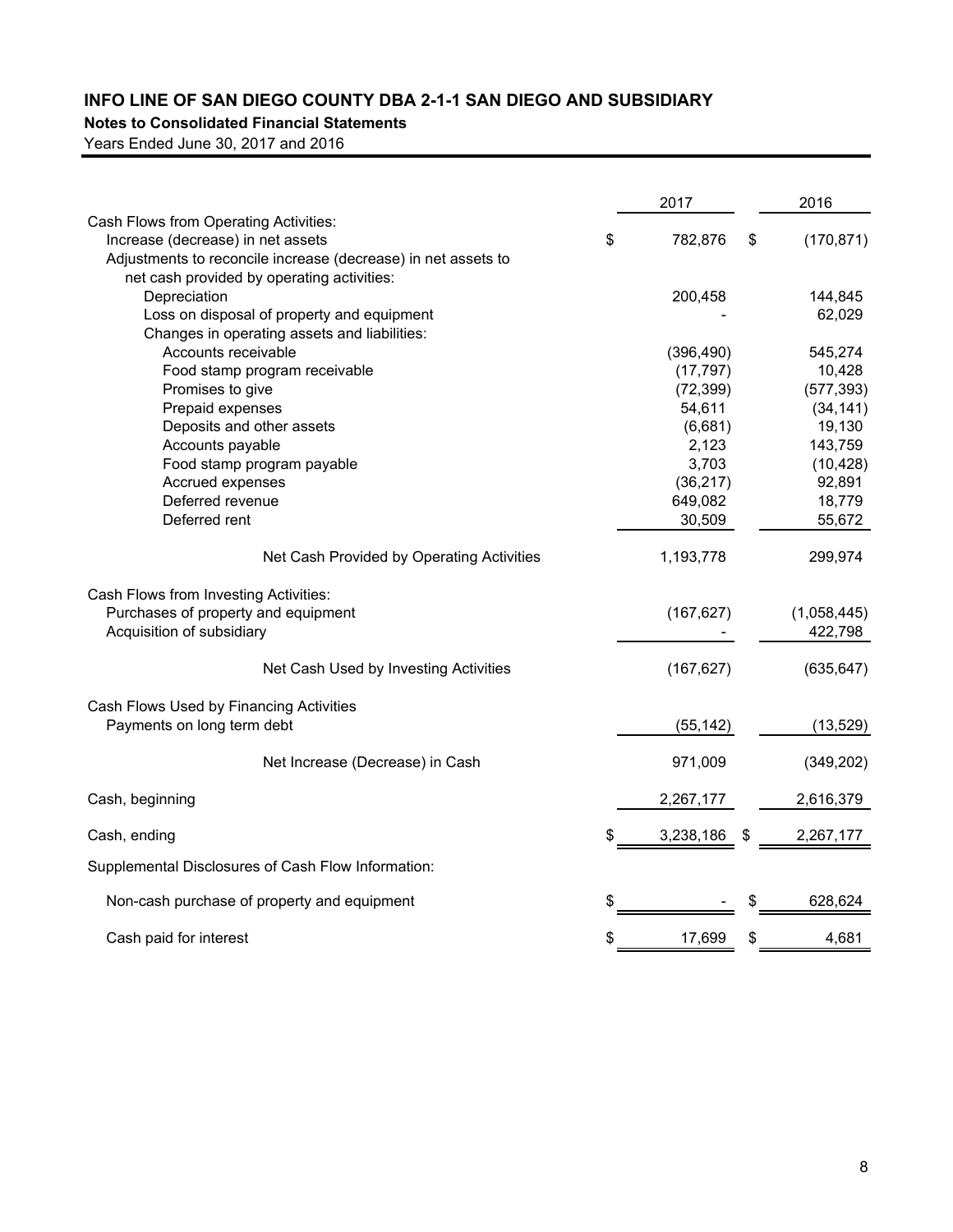**Notes to Consolidated Financial Statements** 

Years Ended June 30, 2017 and 2016

## Note 1 - Organization and Summary of Significant Accounting Policies

#### **Nature of Activities**

Serving the entire population of its region, INFO LINE of San Diego County dba 2-1-1 San Diego (2-1-1 San Diego) is a California nonprofit organization formed in 2003 that connects people with community, health and disaster services through a free, 24/7 stigma-free phone service and searchable online database. 2-1-1 San Diego's mission is to help people by connecting them efficiently to the service delivery system, and by providing vital trend information for community planning. 2-1-1 San Diego's support and revenue comes primarily from contracts and grants.

Community Information Exchange (CIE) facilitates care coordination among social service and care providers in the greater San Diego region, using technology and processes to bring together information and people across safety net organizations.

## Principles of Consolidation

The consolidated financial statements include, 2-1-1 San Diego and its wholly owned subsidiary, CIE (collectively referred to as the "Organization"). 2-1-1 San Diego's acquisition of CIE occurred on February 11, 2016. The integration allows for a client record that includes the client's history so providers can be better informed when interacting with that client, allowing for improved service delivery, care coordination, and ultimately positive social outcomes for the client and the service delivery community. Significant inter-company transactions and balances have been eliminated in consolidation.

## **Financial Statement Presentation**

The Organization reports information regarding its financial position and activities according to three classes of net assets: unrestricted net assets, temporarily restricted net assets, and permanently restricted net assets.

- Unrestricted net assets represent expendable funds available for operations, which are not otherwise limited  $\bullet$ by donor restrictions.
- Temporarily restricted net assets consist of contributed funds subject to donor-imposed restrictions contingent upon specific performance of a future event or a specific passage of time before the Organization may spend the funds.
- Permanently restricted net assets are subject to irrevocable donor restrictions requiring that the assets be maintained in perpetuity usually for the purpose of generating investment income to fund current operations.

The Organization had no permanently restricted net assets during the years ended June 30, 2017 and 2016.

## **Accounts Receivable**

The accounts receivable arise in the normal course of operations. It is the policy of management to review the outstanding accounts receivable at year end, as well as the bad debt write-offs experienced in the past, and establish an allowance for doubtful accounts for uncollectible amounts. No allowance was considered necessary at June 30, 2017 and 2016 because management believes all amounts are collectible.

## Promises to Give

Unconditional written pledges to the Organization are recorded as promises to give and revenue in the year promised at the present value of expected cash flows. Conditional pledges, including intentions to pledge, are recognized as revenue when the conditions are met. After pledges are originally recorded, an allowance for uncollectible pledges may be established based on specific circumstances. No allowance was considered necessary at June 30, 2017 and 2016 because management believes all amounts are collectible.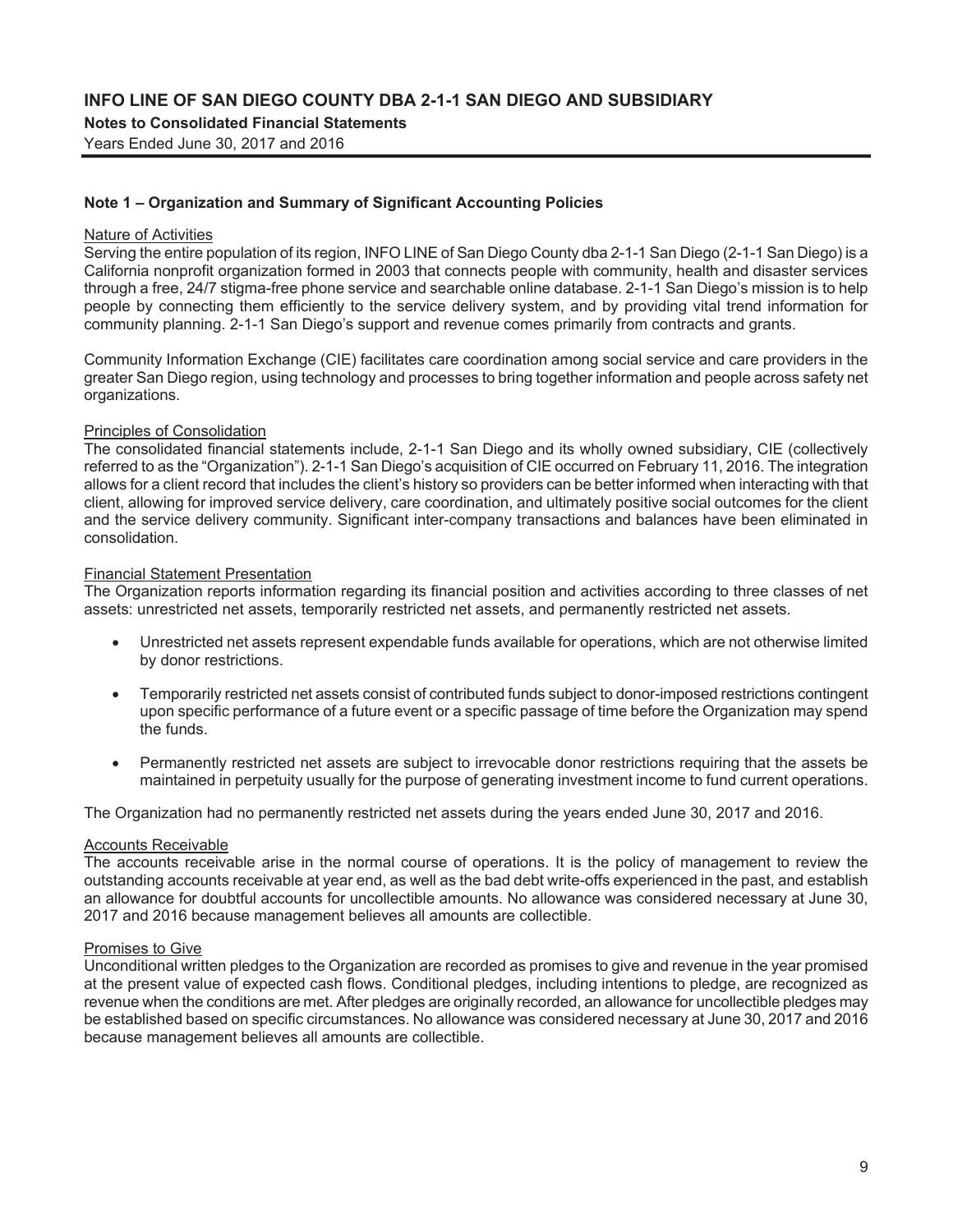**Notes to Consolidated Financial Statements** Years Ended June 30, 2017 and 2016

#### Note 1 – Organization and Summary of Significant Accounting Policies, continued

#### **Property and Equipment**

Acquisitions of property and equipment of \$5,000 or more are capitalized. Property and equipment are recorded at cost, or if donated, at the approximate fair market value at the date of donation. Expenditures for maintenance and repairs are charged against operations. Depreciation is computed using the straight-line method over the estimated useful lives of the related assets of three to ten years.

#### Support and Revenue

Contributions received are recorded as unrestricted, temporarily restricted, or permanently restricted support, depending on the existence and/or nature of any donor restrictions. All donor-restricted support is reported as an increase in temporarily or permanently restricted net assets, depending on the nature of the restriction.

When a restriction expires (that is, when a stipulated time restriction ends or purpose restriction is accomplished), temporarily restricted net assets are reclassified to unrestricted net assets and reported in the consolidated statements of activities as net assets released from restrictions. Contributions received with donor-imposed restrictions that are satisfied within the same reporting period are reported as unrestricted support in that period.

Grants and other revenues which are considered contracts for services, are not recorded as restricted contributions. Prepaid grants are recorded as deferred revenue.

#### **Contributed Materials and Services**

Contributed goods are recorded at their estimated fair market value at the time of donation. Such items are capitalized or charged to operations as appropriate. The fair market value of contributed professional services is reported as support and expense in the period in which the services are performed.

The Organization receives donated services from a variety of unpaid volunteers. No amounts have been recognized in the consolidated financial statements because the criteria for recognition as contributions of such volunteer effort have not been satisfied.

#### **Income Taxes**

2-1-1 San Diego and CIE are exempt from income taxes under Section 501(c)(3) of the Internal Revenue Code and Section 23701(d) of the California Revenue and Taxation Code. 2-1-1 San Diego has been determined by the Internal Revenue Service not to be a private foundation within the meaning of Section 509(a) of the Internal Revenue Code. CIE is a private foundation. The Organization may be subject to tax on income which is not related to its exempt purpose. For the years ended June 30, 2017 and 2016, no such unrelated business income was reported and, therefore, no provision for income taxes has been made.

The Organization follows the provisions of uncertain tax positions as addressed in FASB Accounting Standards Codification. The Organization recognizes accrued interest and penalties associated with uncertain tax positions as part of the income tax provision, when applicable. There are no amounts accrued in the consolidated financial statements related to uncertain tax positions for the years ended June 30, 2017 and 2016.

#### Use of Estimates

The preparation of consolidated financial statements in conformity with generally accepted accounting principles requires management to make estimates and assumptions that affect certain reported amounts and disclosures. Accordingly, actual results could differ from those estimates.

## Advertising

The Organization expenses the cost of advertising as incurred.

## **Subsequent Events**

The Organization has evaluated subsequent events through December 12, 2017, which is the date the consolidated financial statements were available to be issued.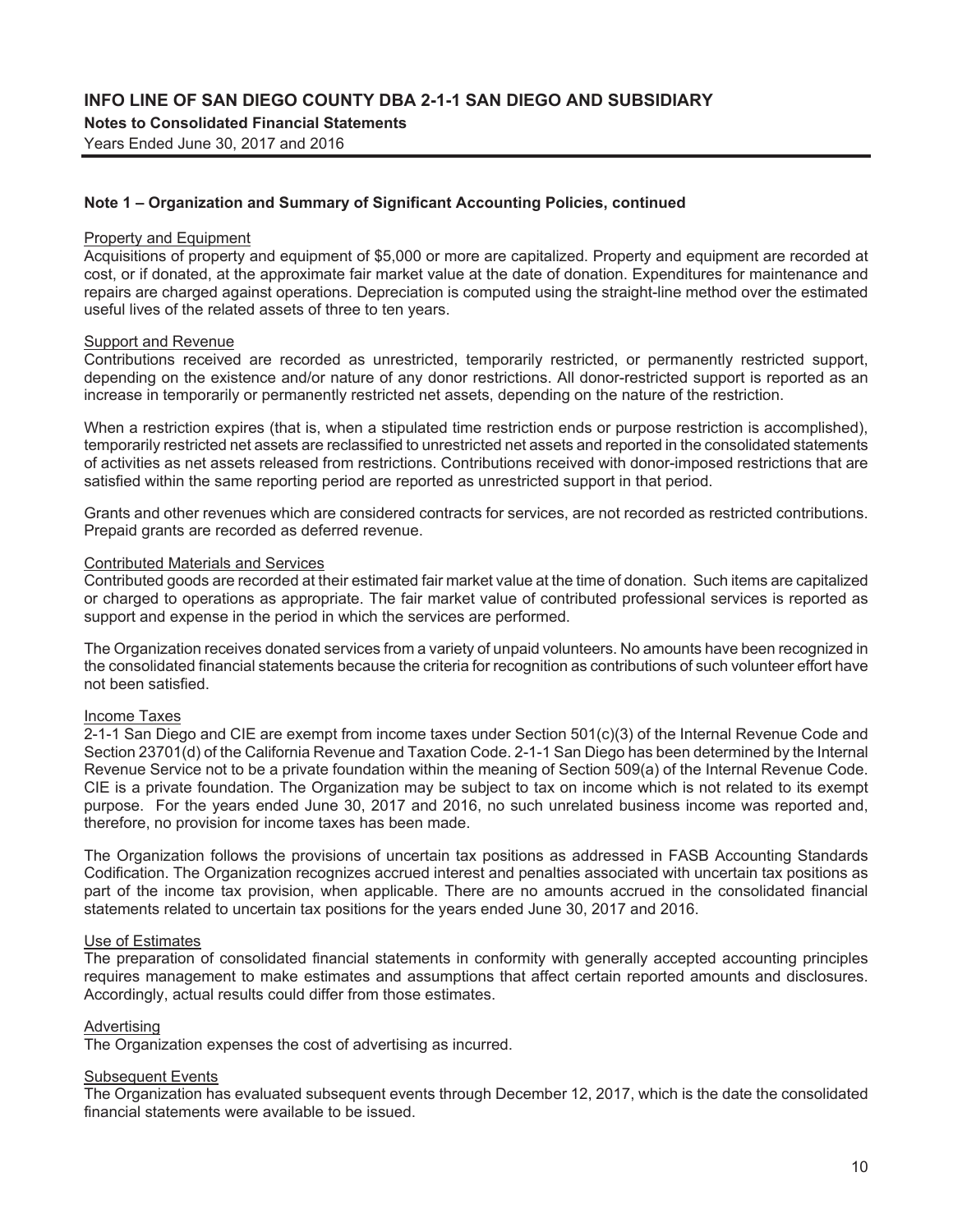**Notes to Consolidated Financial Statements** 

Years Ended June 30, 2017 and 2016

## **Note 2 - Concentrations of Credit Risk**

Cash

The Organization maintains its cash in bank deposit accounts that are insured by the Federal Deposit Insurance Corporation (FDIC) up to a limit of \$250,000 per depositor. At June 30, 2017 and 2016, the Organization had \$3,107,744 and \$2,024,202 that was exposed to uninsured deposit risk, respectively.

## **Customers**

During the year ended June 30, 2017 the Organization received funding of \$6,659,240 (67%) from three sources and during the year ended June 30, 2016 the Organization received funding of \$3,219,636 (43%) from two sources. At June 30, 2017 and 2016, amounts due from funding sources included in accounts receivable, promises to give, and Food Stamp program receivable were \$1,135,760 (62%) from three sources and \$331,999 (25%) from one source. respectively.

## Note 3 - Promises to give

Promises to give consist of the following at June 30:

|                                            |    |           | 2016 |           |  |
|--------------------------------------------|----|-----------|------|-----------|--|
| Due in less than one year                  | \$ | 534,644   | - \$ | 325,567   |  |
| Due in one to five years                   |    | 137,608   |      | 276,133   |  |
|                                            |    | 672,252   |      | 601,700   |  |
| Discount to net present value (1.01% rate) |    | (2,460)   |      | (4, 307)  |  |
|                                            |    | 669,792   |      | 597,393   |  |
| Less: current portion                      |    | (534,644) |      | (325,567) |  |
|                                            | S  | 135,148   | - \$ | 271,826   |  |

## Note 4 - Property and Equipment

Property and equipment consist of the following at June 30:

|                               | 2017                    | 2016       |
|-------------------------------|-------------------------|------------|
| Leasehold improvements        | \$<br>1,362,655<br>- \$ | 1,362,655  |
| Generator                     | 379,007                 | 248,102    |
| Computers                     | 271,656                 | 271,656    |
| Furniture and equipment       | 186,074                 | 186,074    |
| Website upgrade               | 137,785                 | 101,064    |
| Telecommunications system     | 54,296                  | 54,295     |
|                               | 2,391,473               | 2,223,846  |
| Less accumulated depreciation | (779,111)               | (578, 653) |
|                               | \$<br>1,612,362         | 1,645,193  |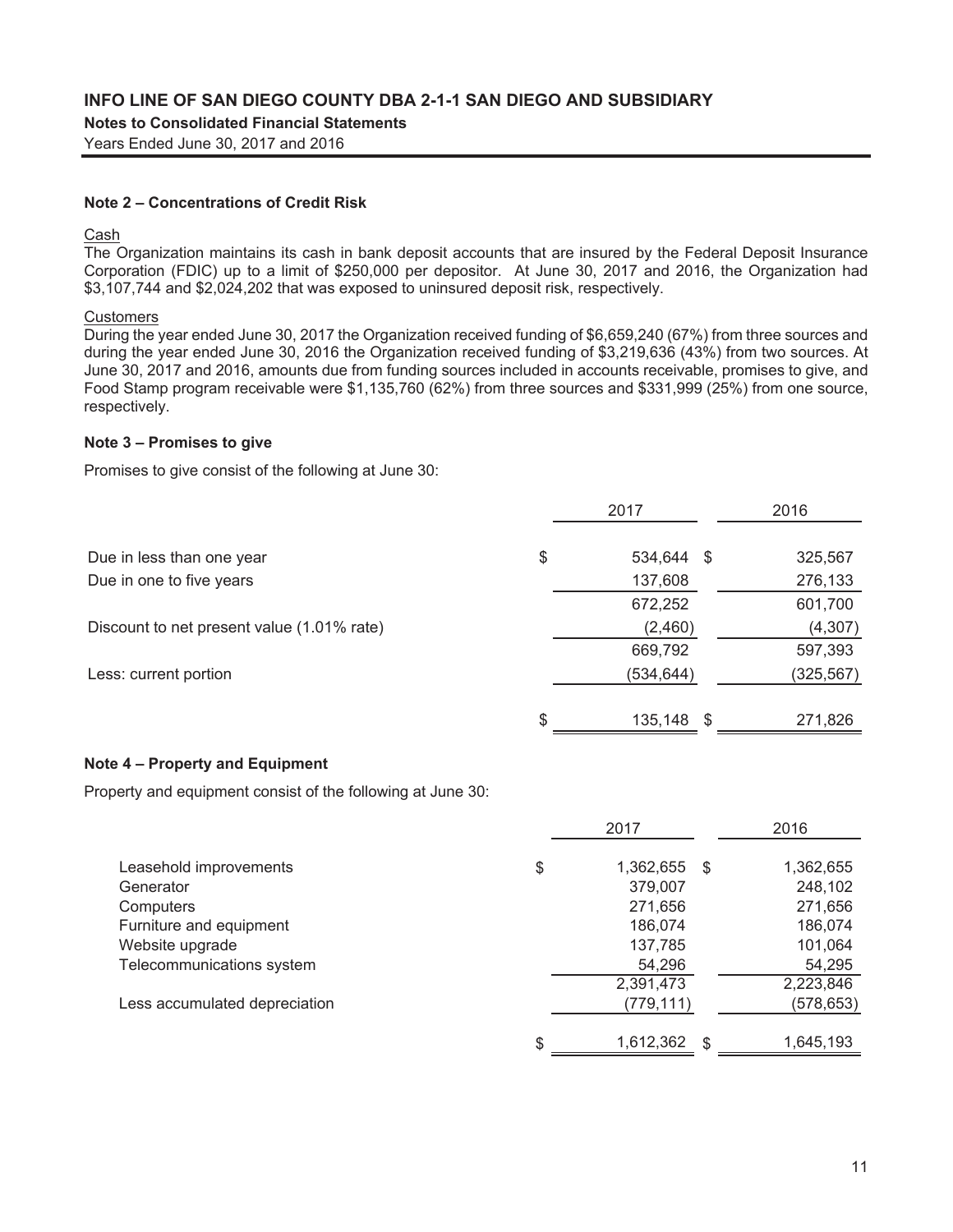Notes to Consolidated Financial Statements

Years Ended June 30, 2017 and 2016

## Note 5 - Restrictions on Net Assets

Temporarily restricted net assets are available for the following purposes at June 30:

|                                                                                                                               | 2017             | 2016          |
|-------------------------------------------------------------------------------------------------------------------------------|------------------|---------------|
| Purpose and Time Restrictions:                                                                                                |                  |               |
| <b>CIE Innovation Initiative Continuation</b>                                                                                 | \$<br>432,077    | \$            |
| <b>Community Coordination Model</b>                                                                                           | 200,000          |               |
| Community resource and data                                                                                                   | 68,202           |               |
| Komen breast health                                                                                                           | 42,937           | 15,774        |
| Outreach and education                                                                                                        | 42,763           |               |
| <b>Veterans-Military</b>                                                                                                      | 21,155           |               |
| Healthy lifestype programs                                                                                                    | 20,000           |               |
| Disaster preparedness                                                                                                         | 2,874            | 47,532        |
| Support for fire disaster call center                                                                                         | 720              | 3,924         |
| Mental health care coordination                                                                                               | 190              |               |
| Generator costs                                                                                                               |                  | 75,963        |
| <b>Community Information Exchange</b>                                                                                         |                  | 25,000        |
|                                                                                                                               |                  |               |
|                                                                                                                               | \$<br>830,918    | \$<br>168,193 |
| Note 6 - Note Payable                                                                                                         |                  |               |
| Note payable consists of the following at June 30:                                                                            |                  |               |
|                                                                                                                               | 2017             | 2016          |
|                                                                                                                               |                  |               |
| Note payable for tenant improvements, due to Lessor, due in<br>monthly payments of \$6,080, including interest at 3%, matures |                  |               |
| March 2026.                                                                                                                   | \$<br>559,954 \$ | 615,095       |
| Less: current portion                                                                                                         | (56, 819)        | (55,142)      |

| \$<br>503,134 \$ | 559,953 |
|------------------|---------|
|                  |         |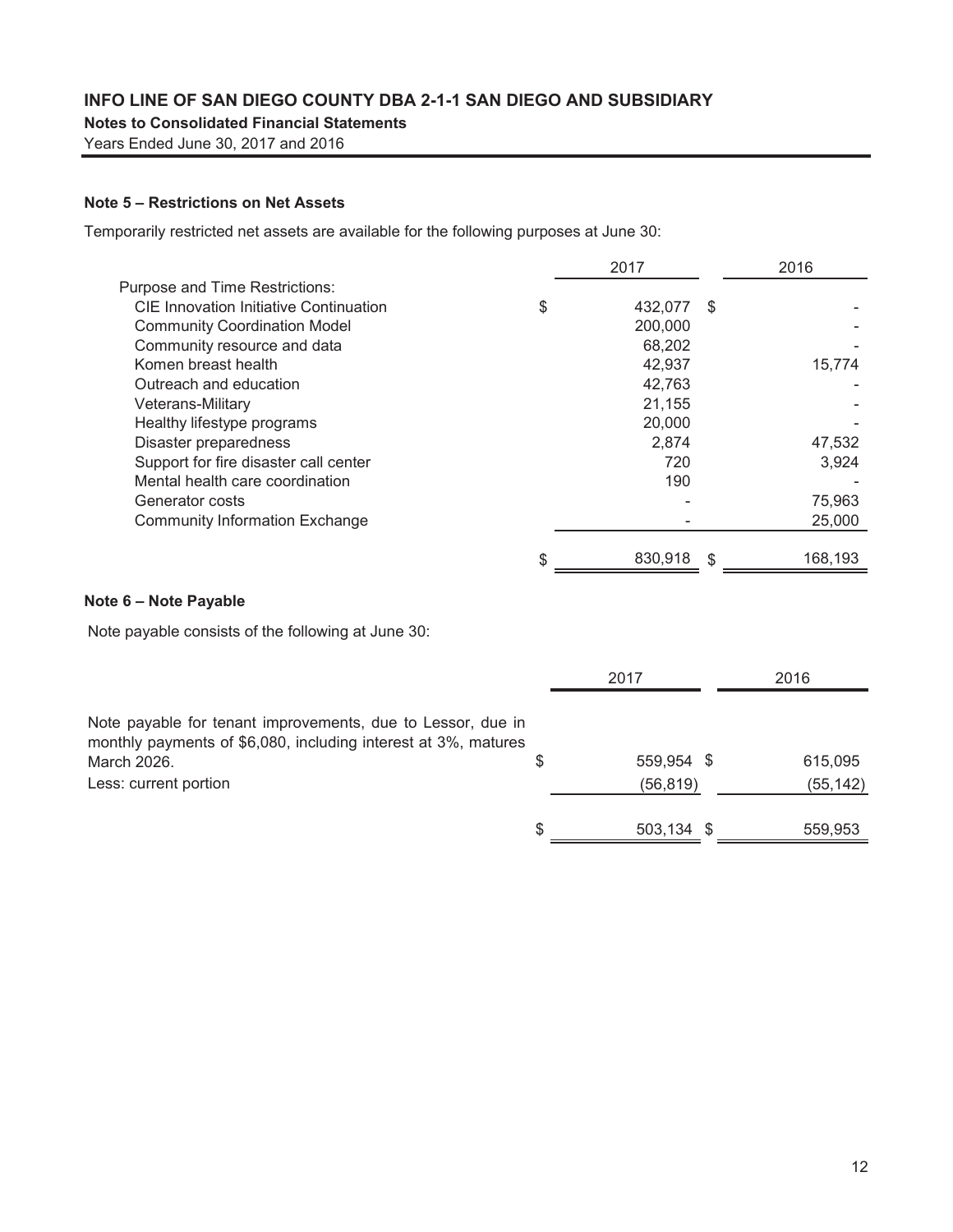**Notes to Consolidated Financial Statements** 

Years Ended June 30, 2017 and 2016

## Note 6 - Note Payable, continued

Following is a summary of future principal payments as of June 30, 2017:

| Year Ending |               |
|-------------|---------------|
| June 30,    |               |
|             |               |
| 2018        | \$<br>56,819  |
| 2019        | 58,547        |
| 2020        | 60,328        |
| 2021        | 62,163        |
| 2022        | 64,054        |
| Thereafter  | 258,043       |
|             |               |
|             | \$<br>559,954 |
|             |               |

## Note 7 - Line of Credit

The Organization had a \$750,000 unsecured line of credit with Union Bank, N.A. at a variable rate of interest equal to the Wall Street Journal West Coast Edition prime rate plus 3.25% (5.25% at June 30, 2017). The line matured on December 19, 2016. The Organization was in the process of negotiating new terms at the date of the report. There was no outstanding balance as of June 30, 2017.

## Note 8 - Commitments

The Organization leases facilities in San Diego for office space. The lease term is from March 1, 2016 to May 31, 2026. The lease required a security deposit of \$52,428 and a monthly lease payment in the first month of \$43,133 followed by two months of rent abatement, and a third month of rent abatement occurring on the thirteenth month of the lease. Future payments return to the first month's amount and increase biannually by 5%. The three months of rent abatement are being amortized over the life of the lease on a straight-line basis.

Rent expense for the years ended June 30, 2017 and 2016 was \$504,972 and \$288,531, respectively.

Minimum future lease payments at June 30, 2017 are due as follows:

| Year Ending<br>June 30, |                 |
|-------------------------|-----------------|
| 2018                    | \$<br>530,088   |
| 2019                    | 542,580         |
| 2020                    | 556,860         |
| 2021                    | 571,140         |
| 2022                    | 585,420         |
| Thereafter              | 2,417,845       |
|                         |                 |
|                         | \$<br>5,203,933 |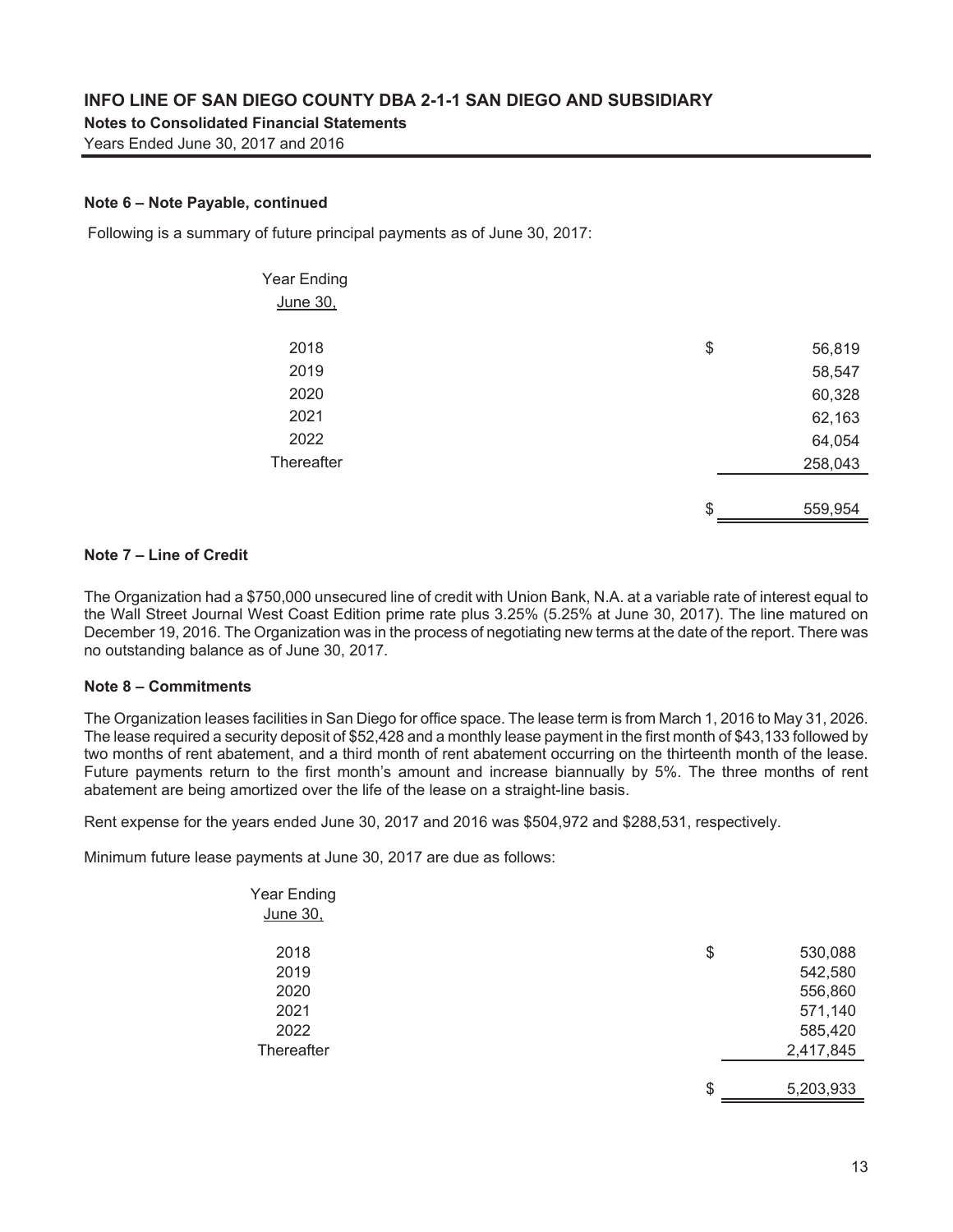**Notes to Consolidated Financial Statements** 

Years Ended June 30, 2017 and 2016

## Note 9 - Functional Allocation of Expenses

The costs of providing the various programs and activities have been summarized on a functional basis in the consolidated statements of activities. Accordingly, certain costs have been allocated among the programs and supporting services benefited.

## Note 10 - Contingencies

The Organization may periodically be a party in litigation cases incidental to its business activities. While any litigation or investigation has an element of uncertainty, management believes that the outcome of any of these matters will not have a materially adverse effect on its financial position, results of operations or liquidity.

## Note 11 - Related Party Transactions

During the year ended June 30, 2016, the Organization received pledges totaling \$224,000 from members of the board of directors.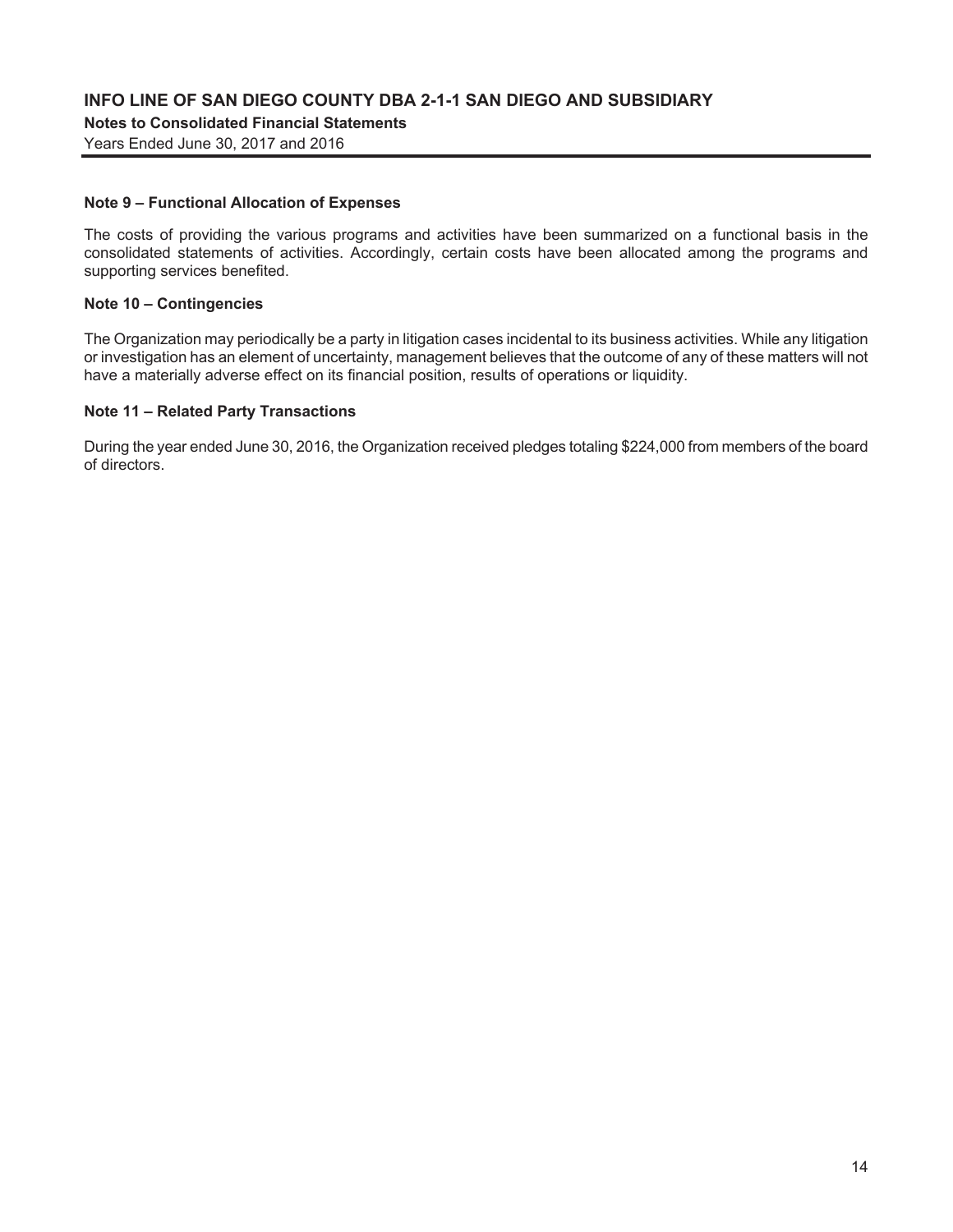**SUPPLEMENTAL INFORMATION**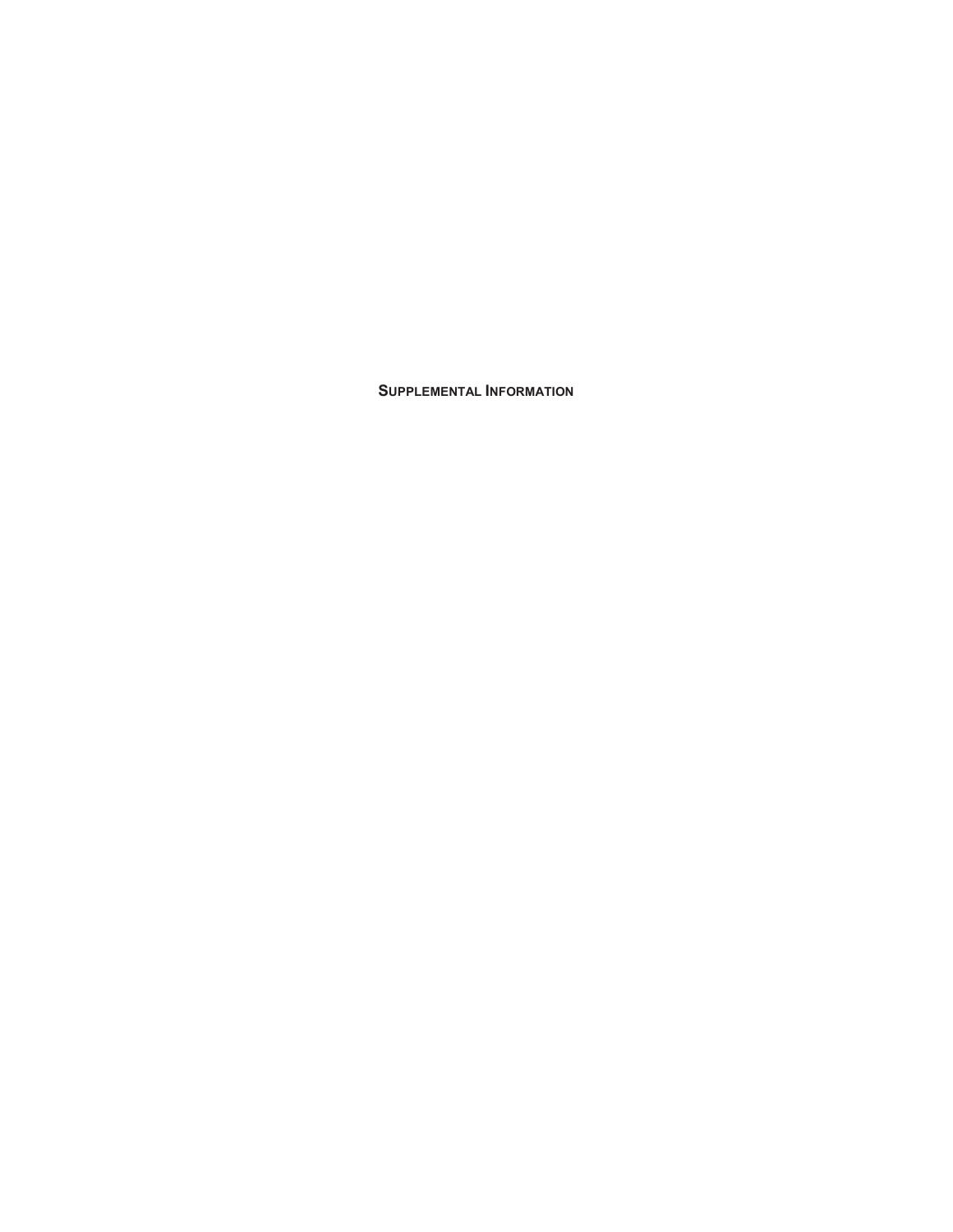

## **INDEPENDENT AUDITORS' REPORT ON INTERNAL CONTROL OVER FINANCIAL REPORTING AND ON COMPLIANCE AND OTHER MATTERS BASED ON** AN AUDIT OF FINANCIAL STATEMENTS PERFORMED IN ACCORDANCE WITH GOVERNMENT AUDITING STANDARDS

To the Board of Directors of INFO LINE of San Diego County dba 2-1-1 San Diego and Subsidiary

We have audited, in accordance with the auditing standards generally accepted in the United States of America and the standards applicable to financial audits contained in Government Auditing Standards issued by the Comptroller General of the United States, the consolidated financial statements of INFO LINE of San Diego County dba 2-1-1 San Diego and Subsidiary (collectively referred to as the Organization), which comprise the consolidated statement of financial position as of June 30, 2017, and the related consolidated statements of activities, functional expenses, and cash flows for the year then ended, and the related notes to the consolidated financial statements, and have issued our report thereon dated December 12, 2017.

## **Internal Control over Financial Reporting**

In planning and performing our audit of the consolidated financial statements, we considered the Organization's internal control over financial reporting (internal control) to determine the audit procedures that are appropriate in the circumstances for the purpose of expressing our opinion on the consolidated financial statements, but not for the purpose of expressing an opinion on the effectiveness of the Organization's internal control. Accordingly, we do not express an opinion on the effectiveness of the Organization's internal control.

A deficiency in internal control exists when the design or operation of a control does not allow management or employees, in the normal course of performing their assigned functions, to prevent, or detect and correct misstatements on a timely basis. A material weakness is a deficiency, or combination of deficiencies, in internal control, such that there is a reasonable possibility that a material misstatement of the entity's consolidated financial statements will not be prevented, or detected and corrected on a timely basis. A significant deficiency is a deficiency, or a combination of deficiencies, in internal control that is less severe than a material weakness, yet important enough to merit attention by those charged with governance.

Our consideration of internal control was for the limited purpose described in the first paragraph of this section and was not designed to identify all deficiencies in internal control that might be material weaknesses or significant deficiencies. Given these limitations, during our audit we did not identify any deficiencies in internal control that we consider to be material weaknesses. However, material weaknesses may exist that have not been identified.

## **Compliance and Other Matters**

As part of obtaining reasonable assurance about whether the Organization's consolidated financial statements are free of material misstatement, we performed tests of its compliance with certain provisions of laws, regulations, contracts, and grant agreements, noncompliance with which could have a direct and material effect on the determination of consolidated financial statement amounts. However, providing an opinion on compliance with those provisions was not an objective of our audits, and accordingly, we do not express such an opinion. The results of our tests disclosed no instances of noncompliance or other matters that are required to be reported under Government Auditing Standards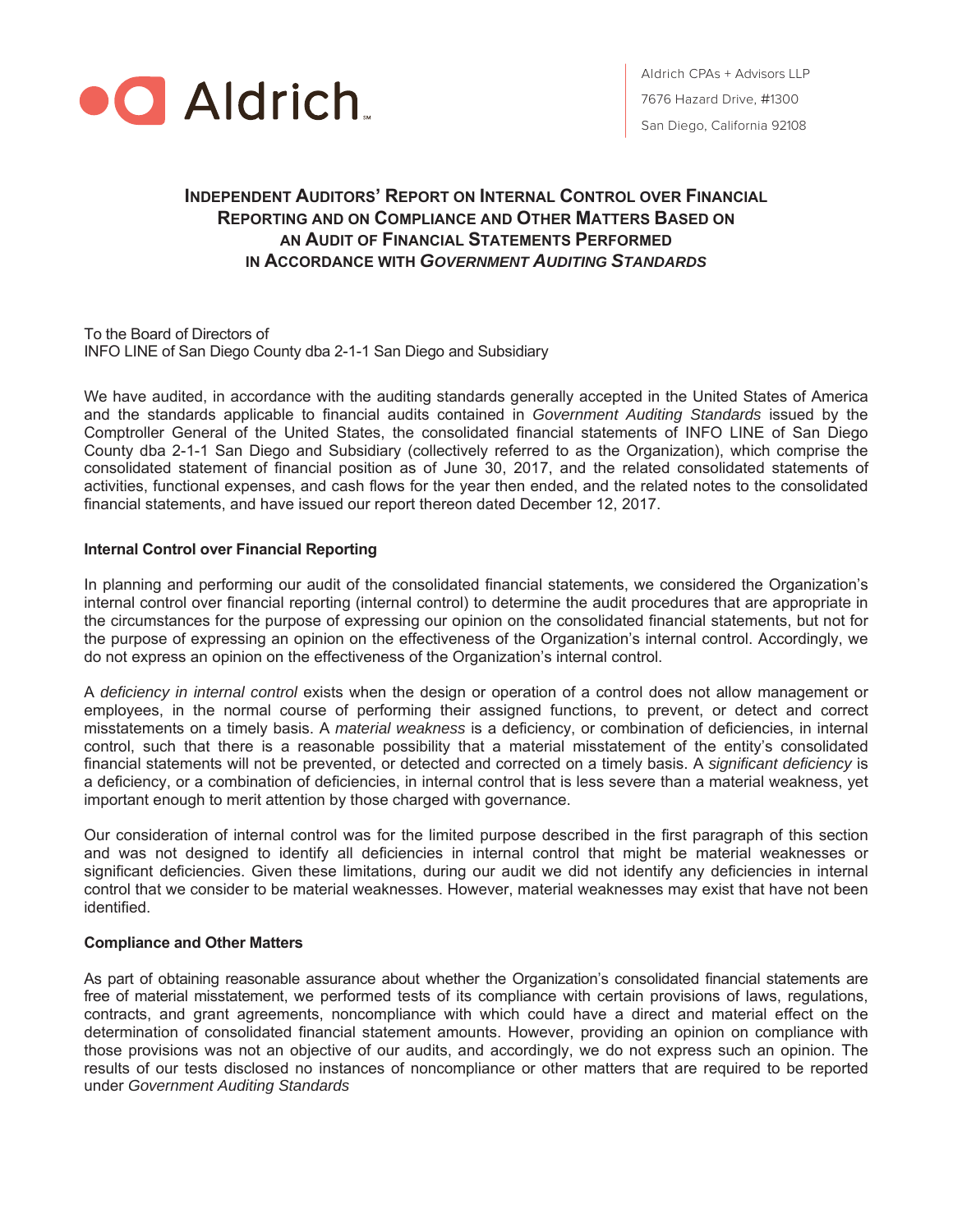## **INDEPENDENT AUDITORS' REPORT ON INTERNAL CONTROL OVER FINANCIAL REPORTING AND ON COMPLIANCE AND OTHER MATTERS BASED ON** AN AUDIT OF FINANCIAL STATEMENTS PERFORMED IN ACCORDANCE WITH GOVERNMENT AUDITING STANDARDS, CONTINUED

## **Purpose of this Report**

The purpose of this report is solely to describe the scope of our testing of internal control and compliance and the results of that testing, and not to provide an opinion on the effectiveness of the Organization's internal control or on compliance. This report is an integral part of an audit performed in accordance with Government Auditing Standards in considering the organization's internal control and compliance. Accordingly, this communication is not suitable for any other purpose.

Aldrich CPAs + Adrisons LLP

San Diego, California December 12, 2017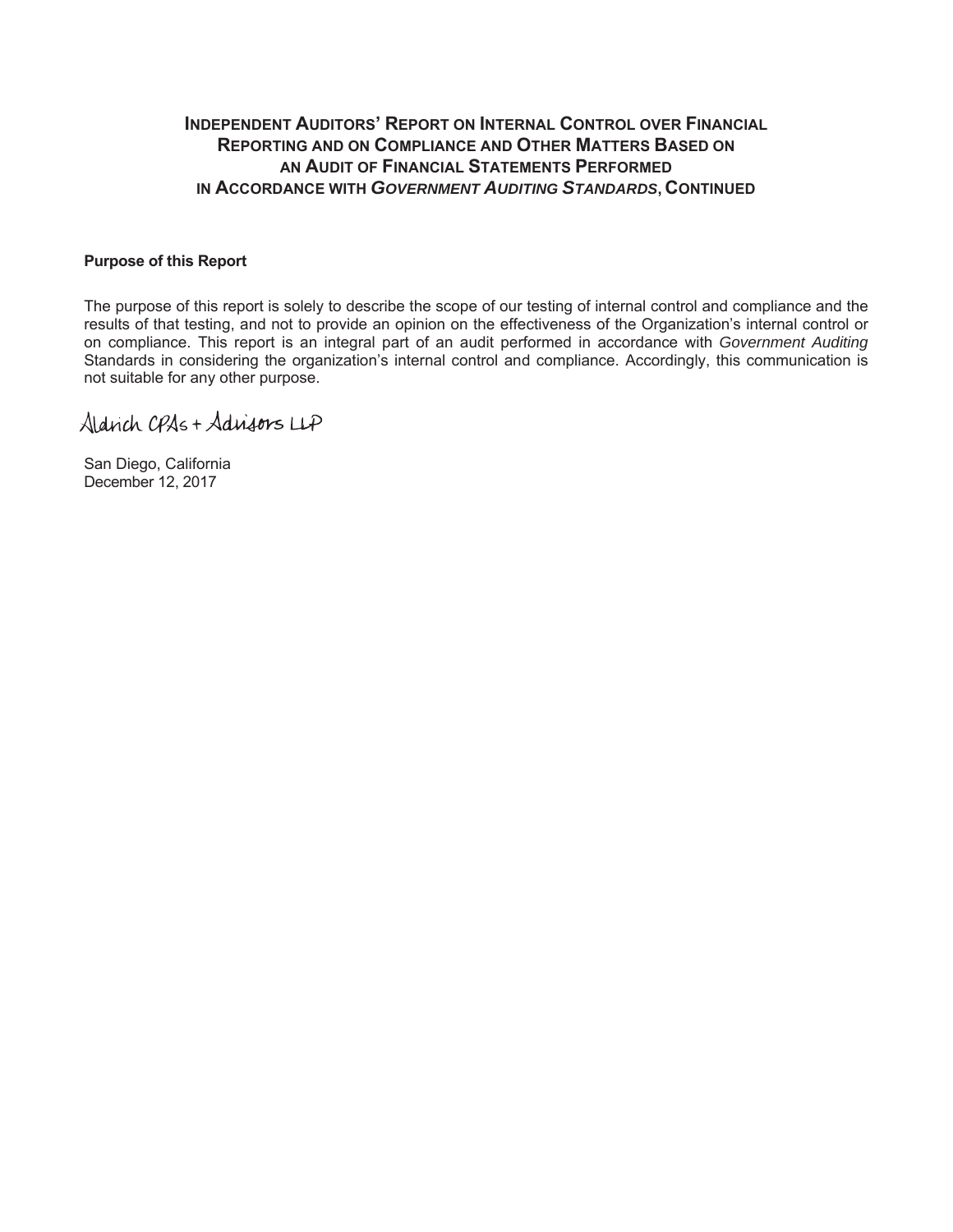

## **INDEPENDENT AUDITORS' REPORT ON COMPLIANCE FOR EACH MAJOR PROGRAM AND ON INTERNAL CONTROL 29 OVER COMPLIANCE REQUIRED BY THE UNIFORM GUIDANCE**

To the Board of Directors of INFO LINE of San Diego County dba 2-1-1 San Diego and Subsidiary

## **Report on Compliance for Each Major Federal Programs**

We have audited INFO LINE of San Diego County dba 2-1-1 San Diego's and Subsidiary's compliance with the types of compliance requirements described in the *OMB Compliance Supplement* that could have a direct and material effect on each of INFO LINE of San Diego County dba 2-1-1 San Diego's and Subsidiary's major federal programs for the year ended June 30, 2017. INFO LINE of San Diego County dba 2-1-1 San Diego's and Subsidiary's major federal program is identified in the summary of auditor's results section of the accompanying schedule of findings and questioned costs.

## *Management's Responsibility*

Management is responsible for compliance with the requirements of laws, regulations, contracts, and grants applicable to its federal programs.

#### *Auditors' Responsibility*

Our responsibility is to express an opinion on compliance for each of INFO LINE of San Diego County dba 2-1-1 San Diego's and Subsidiary's major federal program based on our audit of the types of compliance requirements referred to above. We conducted our audit of compliance in accordance with auditing standards generally accepted in the United States of America; the standards applicable to financial audits contained in Government Auditing Standards, issued by the Comptroller General of the United States; and the audit requirements of Title 2 U.S. Code of Federal Regulations Part 200, Uniform Administrative Requirements, Cost Principles, and Audit Requirements for Federal Awards (Uniform Guidance). Those standards and the Uniform Guidance require that we plan and perform the audit to obtain reasonable assurance about whether noncompliance with the types of compliance requirements referred to above that could have a direct and material effect on a major federal program occurred. An audit includes examining, on a test basis, evidence about INFO LINE of San Diego County dba 2-1-1 San Diego's and Subsidiary's compliance with those requirements and performing such other procedures as we considered necessary in the circumstances.

We believe that our audit provides a reasonable basis for our opinion on compliance for each major federal program. However, our audit does not provide a legal determination of INFO LINE of San Diego County dba 2-1-1 San Diego and Subsidiary.

## **2DB** Opinion on Each Major Federal Program

In our opinion, INFO LINE of San Diego County dba 2-1-1 San Diego and Subsidiary complied, in all material respects, with the types of compliance requirements referred to above that could have a direct and material effect on each of its major federal programs for the year ended June 30, 2017.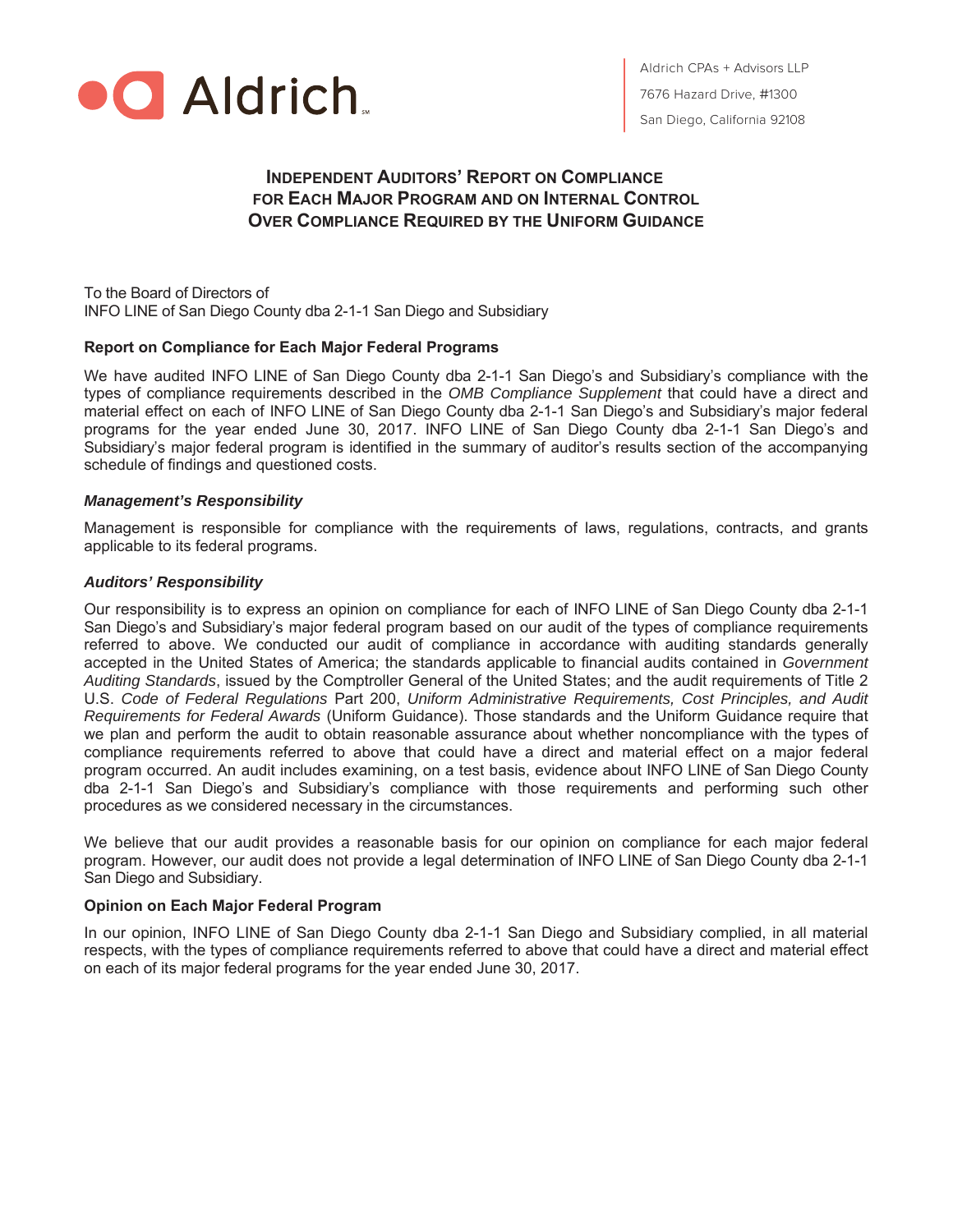## **INDEPENDENT AUDITORS' REPORT ON COMPLIANCE** FOR EACH MAJOR PROGRAM AND ON INTERNAL CONTROL **OVER COMPLIANCE REQUIRED BY THE UNIFORM GUIDANCE, CONTINUED**

## **Report on Internal Control over Compliance**

Management of INFO LINE of San Diego County dba 2-1-1 San Diego and Subsidiary is responsible for establishing and maintaining effective internal control over compliance with the types of compliance requirements referred to above. In planning and performing our audit of compliance, we considered INFO LINE of San Diego County dba 2-1-1 San Diego's and Subsidiary's internal control over compliance with the types of requirements that could have a direct and material effect on each major federal program to determine the auditing procedures that are appropriate in the circumstances for the purpose of expressing an opinion on compliance for each major federal program and to test and report on internal control over compliance in accordance with the Uniform Guidance, but not for the purpose of expressing an opinion on the effectiveness of internal control over compliance. Accordingly, we do not express an opinion on the effectiveness of INFO LINE of San Diego County dba 2-1-1 San Diego's and Subsidiary's internal control over compliance.

A deficiency in internal control over compliance exists when the design or operation of a control over compliance does not allow management or employees, in the normal course of performing their assigned functions, to prevent, or detect and correct, noncompliance with a type of compliance requirement of a federal program on a timely basis. A material weakness in internal control over compliance is a deficiency, or combination of deficiencies, in internal control over compliance, such that there is a reasonable possibility that material noncompliance with a type of compliance requirement of a federal program will not be prevented, or detected and corrected, on a timely basis. A significant deficiency in internal control over compliance is a deficiency, or a combination of deficiencies, in internal control over compliance with a type of compliance requirement of a federal program that is less severe than a material weakness in internal control over compliance, yet important enough to merit attention by those charged with governance.

Our consideration of internal control over compliance was for the limited purpose described in the first paragraph of this section and was not designed to identify all deficiencies in internal control over compliance that might be material weaknesses or significant deficiencies. We did not identify any deficiencies in internal control over compliance that we consider to be material weaknesses. However, material weaknesses may exist that have not been identified.

The purpose of this report on internal control over compliance is solely to describe the scope of our testing of internal control over compliance and the results of that testing based on the requirements of the Uniform Grant Guidance. Accordingly, this report is not suitable for any other purpose

Aldrich CPAs + Adrisons LLP

San Diego, California December 12, 2017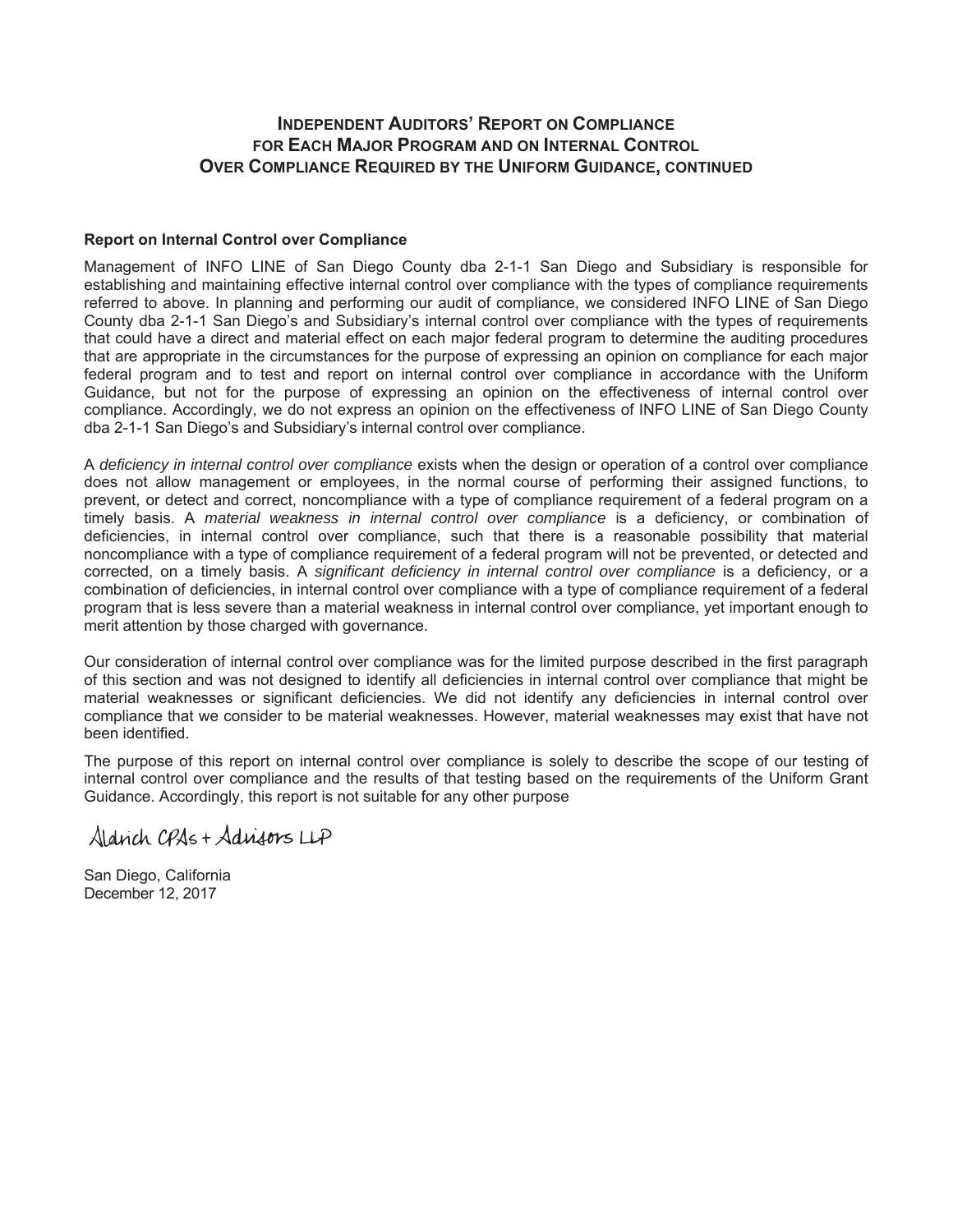**Schedule of Expenditures of Federal Awards** 

Year Ended June 30, 2017

| Federal/Pass-Through Grantor and Program Title                                                                                                                                               | Federal<br><b>CFDA</b><br>Number | Agency or<br>Pass-Through<br>Grantor No. | Passed through<br>to<br>Subrecipients | <b>Total Federal</b><br>Expenditures |
|----------------------------------------------------------------------------------------------------------------------------------------------------------------------------------------------|----------------------------------|------------------------------------------|---------------------------------------|--------------------------------------|
| <b>California Department of Social Services</b>                                                                                                                                              |                                  |                                          |                                       |                                      |
| Pass-through County of San Diego:                                                                                                                                                            |                                  |                                          |                                       |                                      |
| CalFresh Outreach Contract                                                                                                                                                                   | 10.561                           | 14-3036 and 16-SUB-00876 \$              | 145,464 \$                            | 2,110,527                            |
| Pass-through County of San Francisco:                                                                                                                                                        |                                  |                                          |                                       |                                      |
| CalFresh Outreach Contract                                                                                                                                                                   | 10.561                           |                                          | 27,524                                | 227,861                              |
| County Department of Housing and Community Development<br>Pass-through California Department of Public Health:<br>County of San Diego Housing Opportunities for<br>Persons With AIDS (HOPWA) | 14.241                           | 552130                                   |                                       | 72,929                               |
|                                                                                                                                                                                              |                                  |                                          |                                       |                                      |
| San Diego Association of Governments<br>Pass-through County of San Diego:<br>Veterans Transportation and Community Living Initiative                                                         | 20.500                           | 5001939                                  | 27,524                                | 1,503,390                            |
| U.S. Department of Agriculture<br>Pass-through County of San Diego:<br>FNS SNAP Technology                                                                                                   | 10.580                           | SNAP PTI 16 CA                           |                                       | 13,324                               |
| City of San Marcos                                                                                                                                                                           |                                  |                                          |                                       |                                      |
| Pass-through County of San Diego:                                                                                                                                                            |                                  |                                          |                                       |                                      |
| City of San Marcos                                                                                                                                                                           | 14.218                           | 4645                                     |                                       | 17,408                               |
| City of San Diego Office of Homeland Security<br>Pass-through County of San Diego:<br>Urban Areas Security Initiative (UASI)                                                                 | 97.067                           | 2016-00102                               |                                       | 17,300                               |
|                                                                                                                                                                                              |                                  | \$                                       | 200,512 \$                            | 3.962.739                            |

See independent auditors' report and notes to schedule of expenditures of federal awards. 19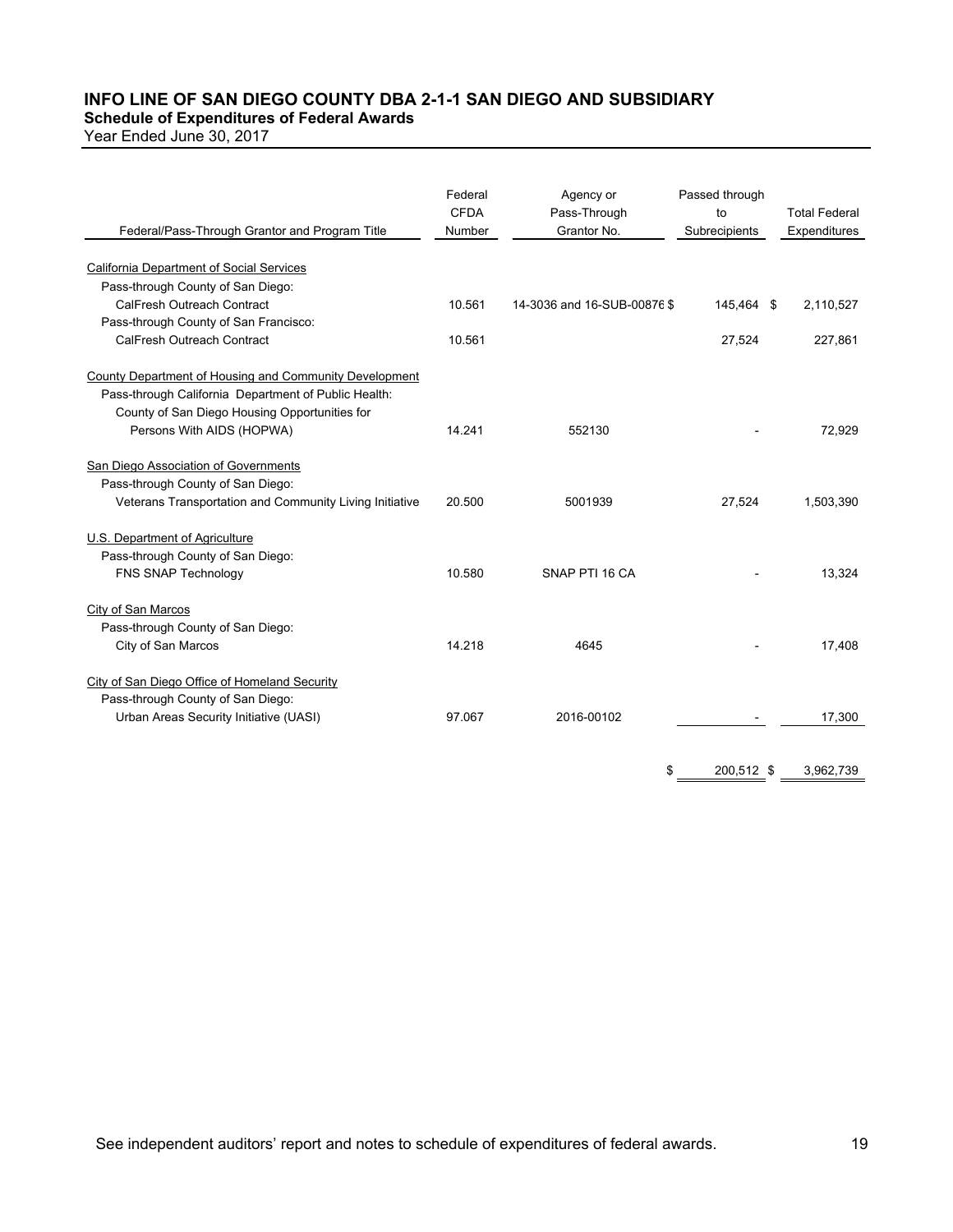#### Note 1 - Basis of Presentation

The accompanying schedule of expenditures of federal awards includes the federal grant activity of INFO LINE of San Diego County dba 2-1-1 San Diego and Subsidiary and is presented on the accrual basis of accounting. The information in this schedule is presented in accordance with the requirements of Title 2 U.S. Code of Federal *Regulations* Part 200, Uniform Administrative Requirements, Cost Principles, and Audit Requirements for Federal Awards (Uniform Guidance).

## Note 2 - Summary of Significant Accounting Policies

INFO LINE of San Diego County dba 2-1-1 San Diego and Subsidiary did not elect to use the 10% de minimus cost rate as covered in the Uniform Guidance 2.CFR.200.414 Indirect costs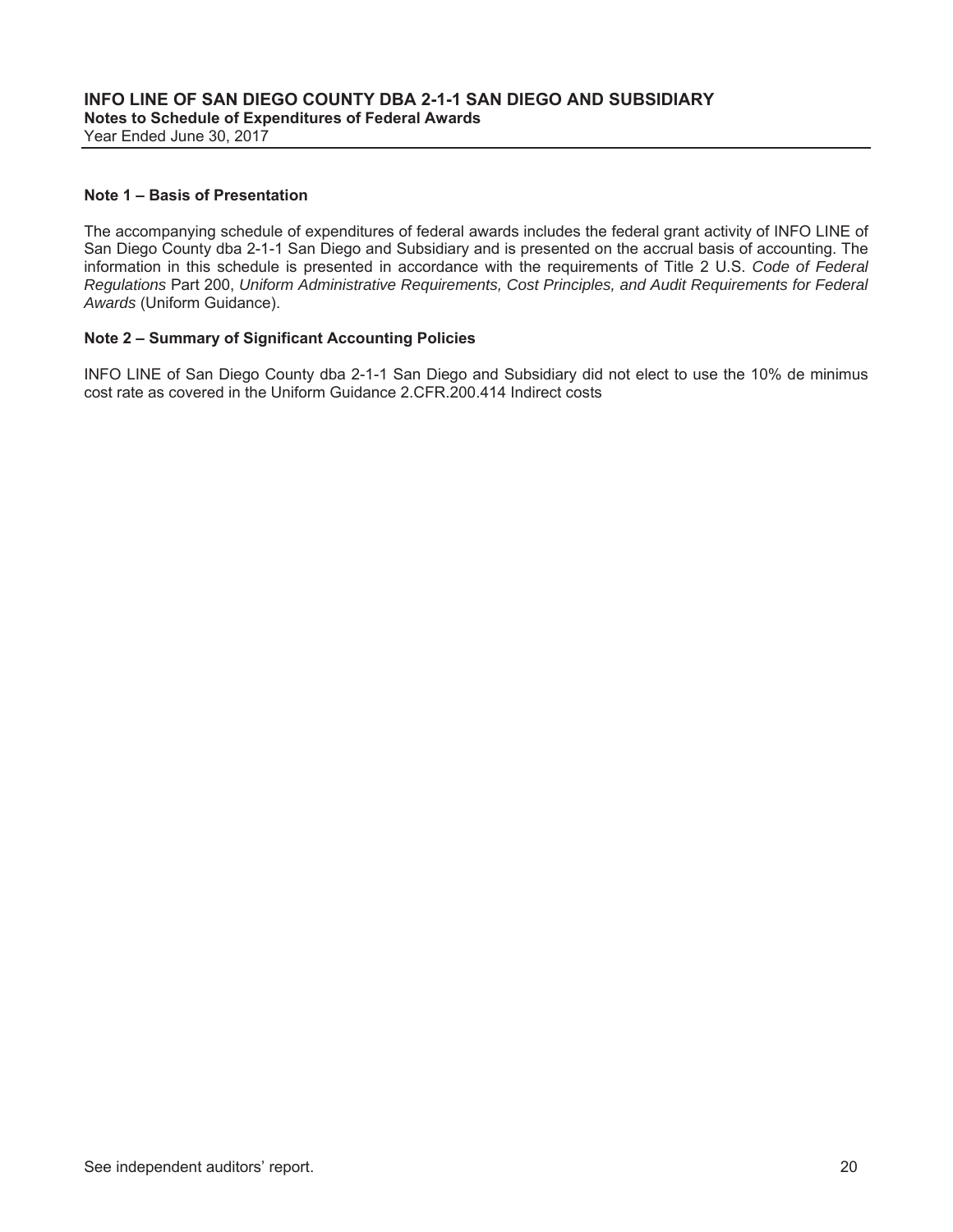## Section I - Summary of Auditors' Results

| <b>Financial Statements</b>                                                                                                    |                                                            |  |
|--------------------------------------------------------------------------------------------------------------------------------|------------------------------------------------------------|--|
| Type of auditors' report issued:                                                                                               | Unmodified                                                 |  |
| Internal control over financial reporting:<br>Significant deficiency(ies) identified?<br>Material weakness(es) identified?     | x none identified<br>yes<br>_yes<br><u>x</u> no            |  |
| Noncompliance material to the financial statements noted?                                                                      | yes<br>x no                                                |  |
| <b>Federal Awards</b>                                                                                                          |                                                            |  |
| Internal control over major programs:<br>Significant deficiency(ies) identified?<br>Material weakness(es) identified?          | x none identified<br>yes<br>yes<br>x no                    |  |
| Type of auditors' report issued on compliance<br>for major programs                                                            | Unmodified                                                 |  |
| Any audit findings disclosed that are required<br>to be reported in accordance with the Uniform Guidance,<br>2.CFR.200.516(a)? | yes<br>x no                                                |  |
| Identification of major programs:                                                                                              |                                                            |  |
| <b>CFDA Number</b>                                                                                                             | Name of Federal Program or Cluster                         |  |
| 20.500                                                                                                                         | Veterans Transportation and Community<br>Living Initiative |  |
| Dollar threshold used to distinguish<br>between Type A and Type B programs:                                                    | \$750,000                                                  |  |
| Auditee qualified as a low-risk auditee<br>with the Uniform Guidance,<br>2.CFR.200.516(a)?                                     | x yes<br>no                                                |  |

## **Section II - Financial Statement Findings**

None

## Section III - Federal Award Finding and Questioned Costs

None